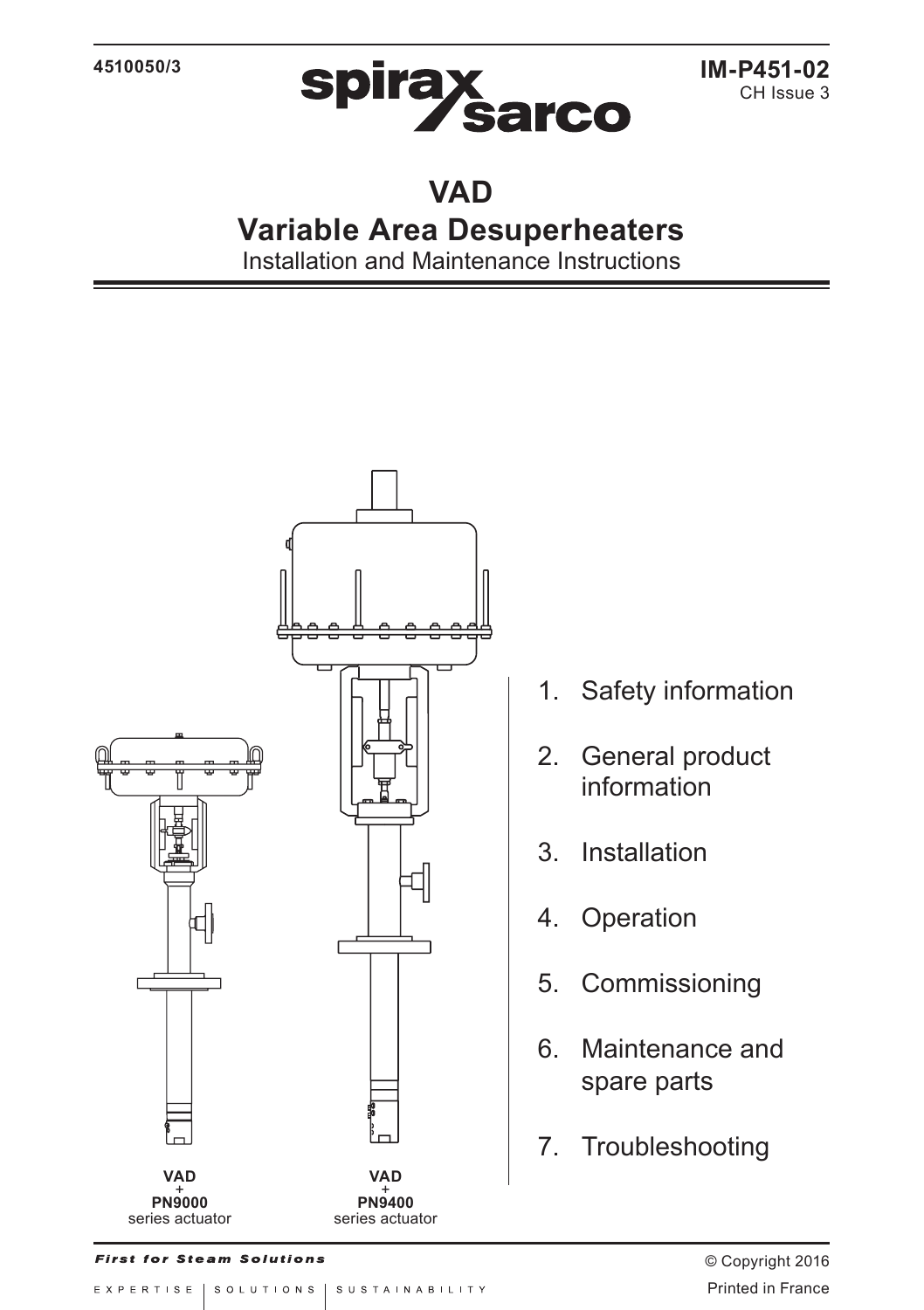# **1. Safety information**

**Safe operation of these products can only be guaranteed if they are properly installed, commissioned, used and maintained by qualified personnel (see Section 1.11) in compliance with the operating instructions. General installation and safety instructions for pipeline and plant construction, as well as the proper use of tools and safety equipment must also be complied with.**

# **Unit inspection and performance confirmation**

**Receiving the unit and inspection: Spirax Sarco carries out full inspection of all units before despatch, however damage may have occurred during transit. On receipt of the unit, a visual inspection will highlight any external damage and hence indicate any internal damage that may have occurred. If this is the case please contact us immediately.**

**User's rating inspection: Before installing the VAD, the user must ensure the mechanical rating of the unit is suitable for the intended application. Details of the mechanical rating can be found on the name-plate and associated documentation for the unit.**

## **1.1 Intended use**

**Referring to the Installation and Maintenance Instructions, name-plate and Technical Information Sheet, check that the product is suitable for the intended use/application.** 

**The products listed below comply with the requirements of the European Pressure** 

Equipment Directive 97/23/EC and carry the  $\epsilon$  mark when so required.

**It should be noted that products rated as 'SEP' are required by the Directive not to carry the mark.**

**The products fall within the Pressure Equipment Directive categories as shown below:**

|     | <b>Product</b>                                     | Group 1<br>Gases | Group 2<br>Gases | Group 1<br>Liquids | Group 2<br>Liquids |
|-----|----------------------------------------------------|------------------|------------------|--------------------|--------------------|
| VAD | <b>PN16, PN25</b><br><b>ASME 150</b>               | 2                |                  | <b>SEP</b>         | <b>SEP</b>         |
|     | <b>PN40 - PN400</b><br><b>ASME 300 - ASME 2500</b> | 2                |                  | 2                  | <b>SEP</b>         |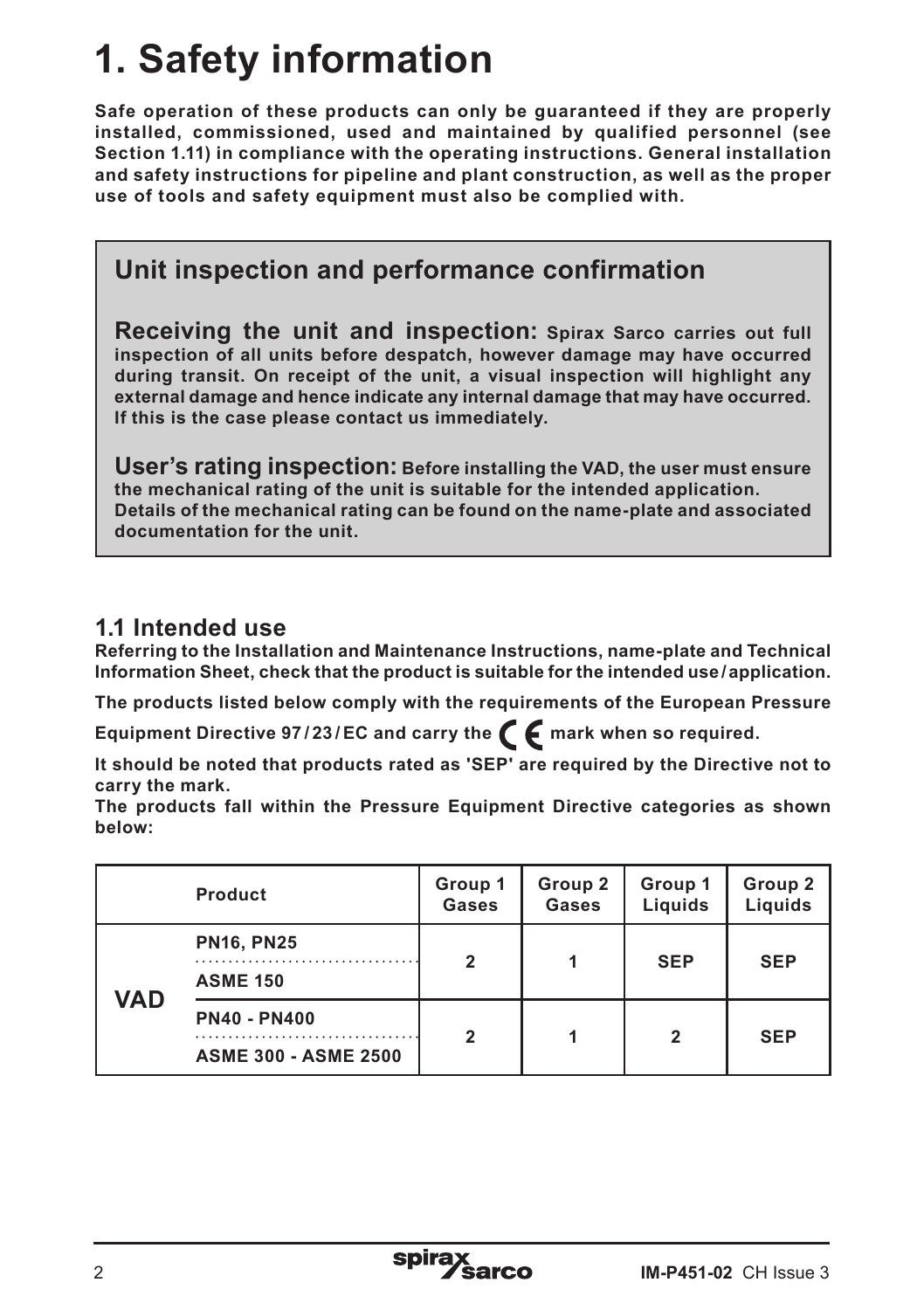- **i) The products have been specifically designed for use on water/ condensate which are in Group 2 gases and liquids of the above mentioned Pressure Equipment Directive. They could also used on Group 1 gases and liquids. The products use on others fluids may be possible but, if this is contemplated, Spirax Sarco should be contacted to confirm the suitability of the product for the application being considered.**
- **ii) Check material suitability, pressure and temperature and the maximum and minimum design pressure and design temperature values on the product nameplate. If the maximum operating limits of the product are lower than those of the system in which it is being fitted, or if malfunction of the product could result in a dangerous overpressure or over-temperature occurrence, ensure a safety device is included in the system to prevent such over-limit situations.**
- **iii) Determine the correct installation situation and direction of fluid flow.**
- **iv) Spirax Sarco products are not intended to withstand external stresses that may be induced by any system to which they are fitted. It is the responsibility of the installer to consider these stresses and take adequate precautions to minimise them.**
- **v) Remove protective covers from all connections and protective film from all name-plates, where appropriate, before installation on steam and water lines.**

## **1.2 Access**

**Ensure safe access and if necessary a safe working platform (suitably guarded) before attempting to work on the product. Arrange suitable lifting gear if required.**

## **1.3 Lighting**

**Ensure adequate lighting, particularly where detailed or intricate work is required.**

### **1.4 Hazardous liquids or gases in the pipeline**

**Consider what is in the pipeline or what may have been in the pipeline at some previous time. Consider: flammable materials, substances hazardous to health, extremes of temperature.**

### **1.5 Hazardous environment around the product**

**Consider: explosion risk areas, lack of oxygen (e.g. tanks, pits), dangerous gases, extremes of temperature, hot surfaces, fire hazard (e.g. during welding), excessive noise, moving machinery.**

### **1.6 The system**

**Consider the effect on the complete system of the work proposed. Will any proposed action (e.g. closing isolation valves, electrical isolation) put any other part of the system or any personnel at risk?**

**Dangers might include isolation of vents or protective devices or the rendering ineffective of controls or alarms. Ensure isolation valves are turned on and off in a gradual way to avoid system shocks.**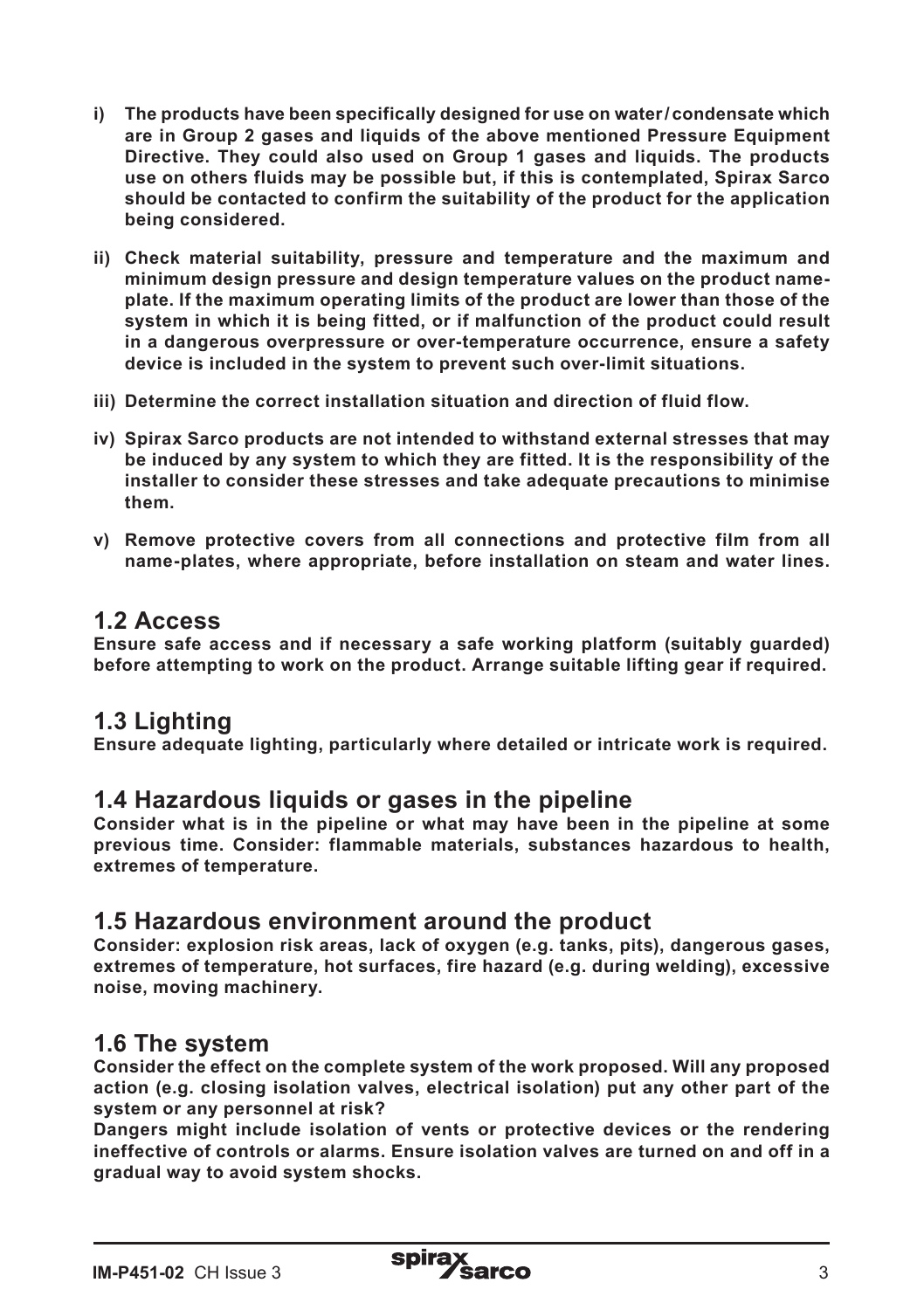## **1.7 Pressure systems**

**Ensure that any pressure is isolated and safely vented to atmospheric pressure. Consider double isolation (double block and bleed) and the locking or labelling of closed valves. Do not assume that the system has depressurised even when the pressure gauge indicates zero.**

## **1.8 Temperature**

**Allow time for temperature to normalise after isolation to avoid danger of burns.**

### **1.9 Tools and consumables**

**Before starting work ensure that you have suitable tools and / or consumables available. Use only genuine Spirax Sarco replacement parts.**

#### **1.10 Protective clothing**

**Consider whether you and / or others in the vicinity require any protective clothing to protect against the hazards of, for example, chemicals, high / low temperature, radiation, noise, falling objects, and dangers to eyes and face.**

## **1.11 Permits to work**

**All work must be carried out or be supervised by a suitably competent person. Installation and operating personnel should be trained in the correct use of the product**

**according to the Installation and Maintenance Instructions.**

**Where a formal 'permit to work' system is in force it must be complied with. Where there is no such system, it is recommended that a responsible person should know what work is going on and, where necessary, arrange to have an assistant whose primary responsibility is safety.**

**Post warning notices if necessary.**

### **1.12 Handling**

**Manual handling of large and / or heavy products may present a risk of injury. Lifting, pushing, pulling, carrying or supporting a load by bodily force can cause injury particularly to the back. You are advised to assess the risks taking into account the task, the individual, the load and the working environment and use the appropriate handling method depending on the circumstances of the work being done.**

## **1.13 Residual hazards**

**In normal use the external surface of the product may be very hot. If used at the maximum permitted operating conditions the surface temperature of some products may reach temperatures of 580 °C (1076 °F).**

**Many products are not self-draining. Take due care when dismantling or removing the product from an installation (refer to 'Maintenance instructions').**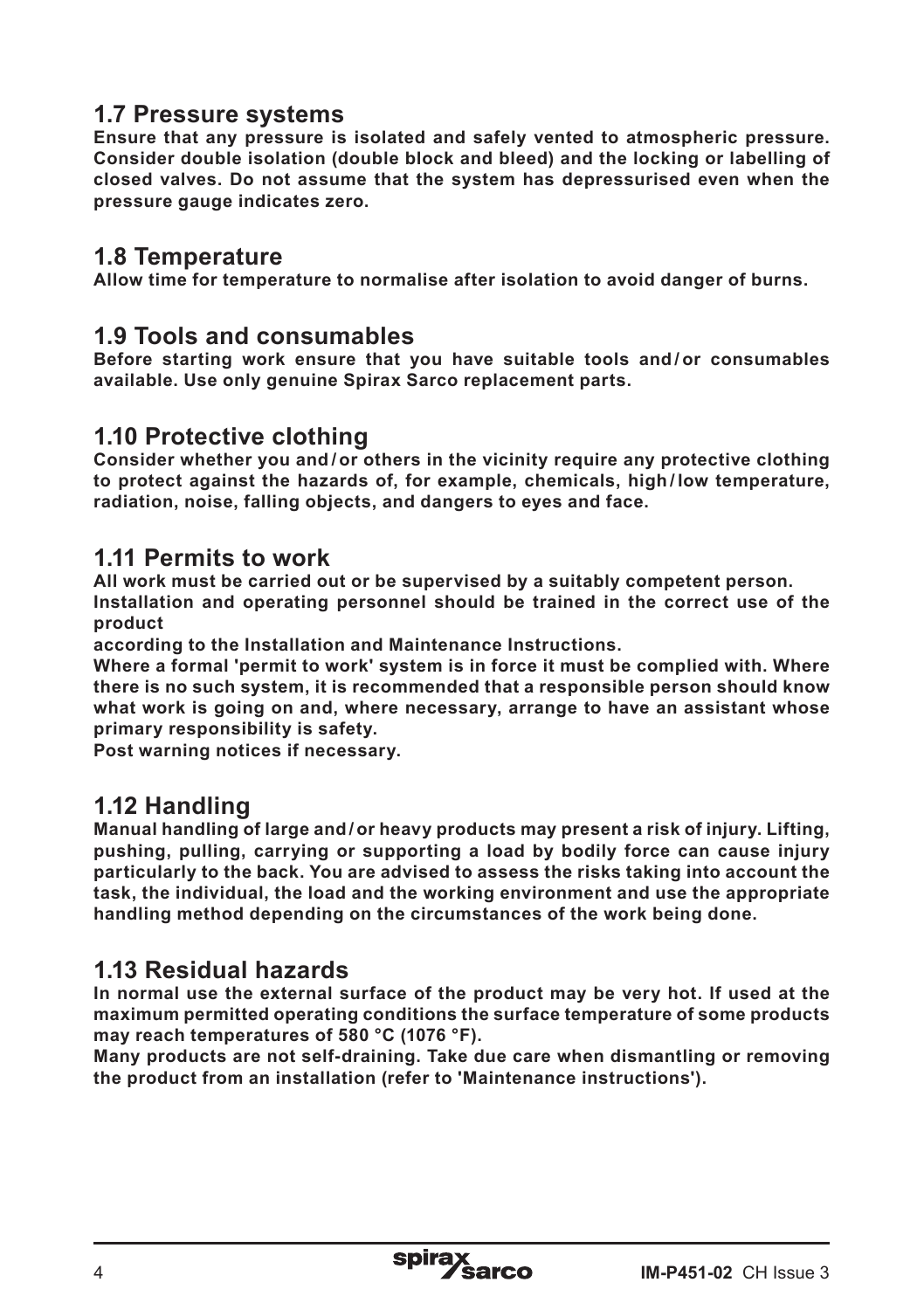## **1.14 Freezing**

**Provision must be made to protect products which are not self-draining against frost damage in environments where they may be exposed to temperatures below freezing point.**

## **1.15 Disposal**

**Unless otherwise stated in the Installation and Maintenance Instructions, this product is recyclable and no ecological hazard is anticipated with its disposal providing due care is taken.**

## **1.16 Returning products**

**Customers and stockists are reminded that under EC Health, Safety and Environment Law, when returning products to Spirax Sarco they must provide information on any hazards and the precautions to be taken due to contamination residues or mechanical damage which may present a health, safety or environmental risk. This information must be provided in writing including Health and Safety data sheets relating to any substances identified as hazardous or potentially hazardous.**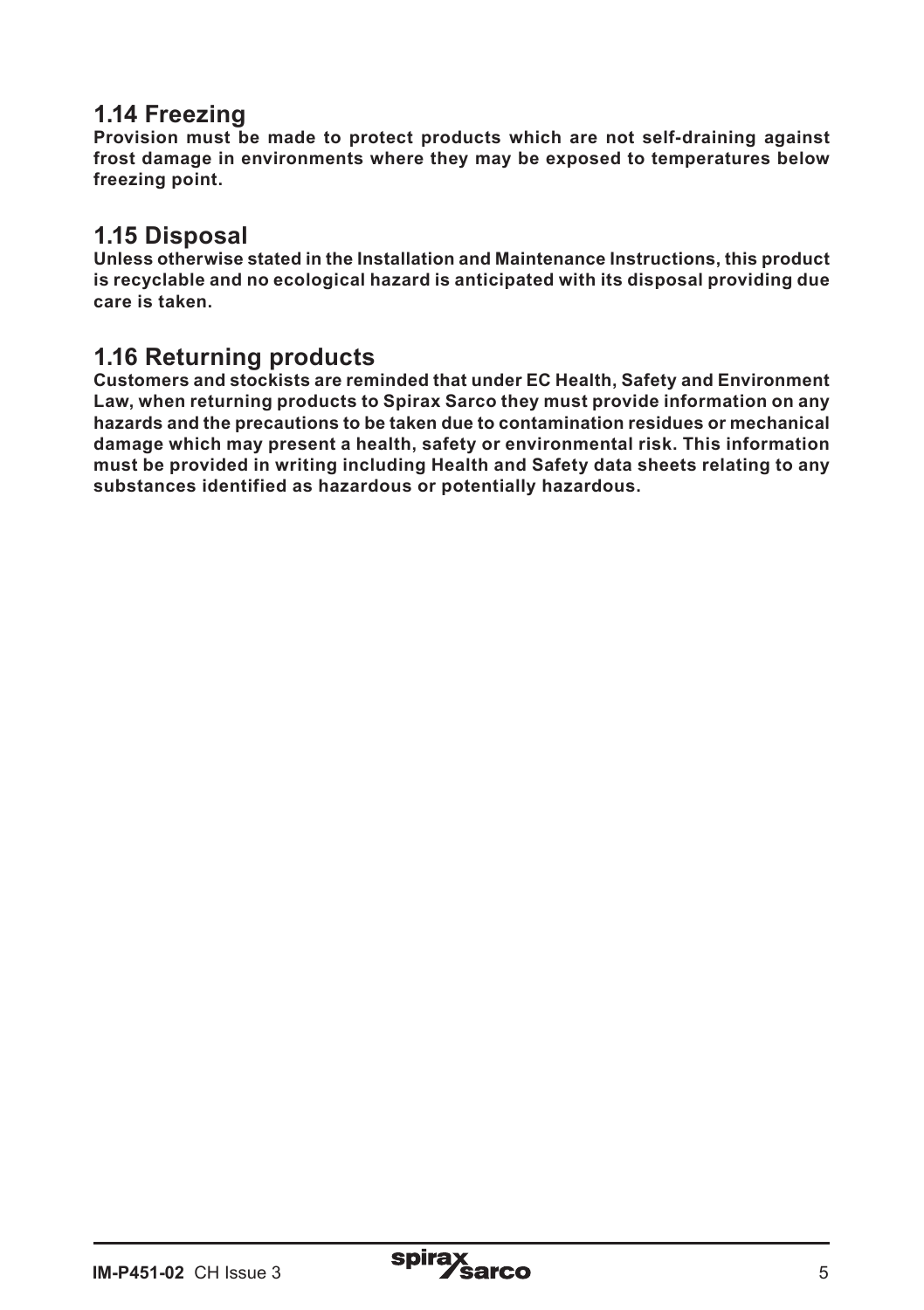# **2. General product information**

## **2.1 General description**

Spirax Sarco VAD variable area desuperheaters reduce the temperature of superheated steam by spraying atomised water through a variable area nozzle, producing near-saturated steam for a wide steam turndown ratio (max 50:1). There are two VAD options available depending on the Kv value and control rangeability required for the application:

- **- VAD** a for 30 mm travel and  $K_v$  0.1 to  $K_v$  1.4
- **VAD b** for 70 mm travel and  $K_V$  1.8 to  $K_V$  4.0

#### **VAD a with a PN9000 series actuator**

30 mm travel  $K_v$  0.1 to  $K_v$  1.4

## **Description**

The **VAD a** variable area desuperheater has been designed to perform between a

 $K_v$  of 0.1 to  $K_v$  1.4

The main advantages of the Spirax Sarco VAD is its full modularity, as the components can be adjusted to meet each individual application needs: on site if needed. The nozzle can also be replaced to accommodate a change in flow requirement. The cooling water is atomised through a number of nozzles which are successively opened by the linear movement of a plug controlled by the actuator.

As standard, it is designed and coupled with a PN9000 Series actuator 30 mm travel.

The steam branch line connection is DN80 as standard, but could be customised at the required dimension. The steam line should be 100 mm as a minimum.

The water connection is DN25 as standard, but could be customised.

The standard dimensional lengths of the top and bottom pipe extensions of the desuperheater, as well as the position of the water connection are shown in Section 2.3, but please note that these can be customised to meet any specific application to meet your needs.

画

**Fig. 1 VAD a**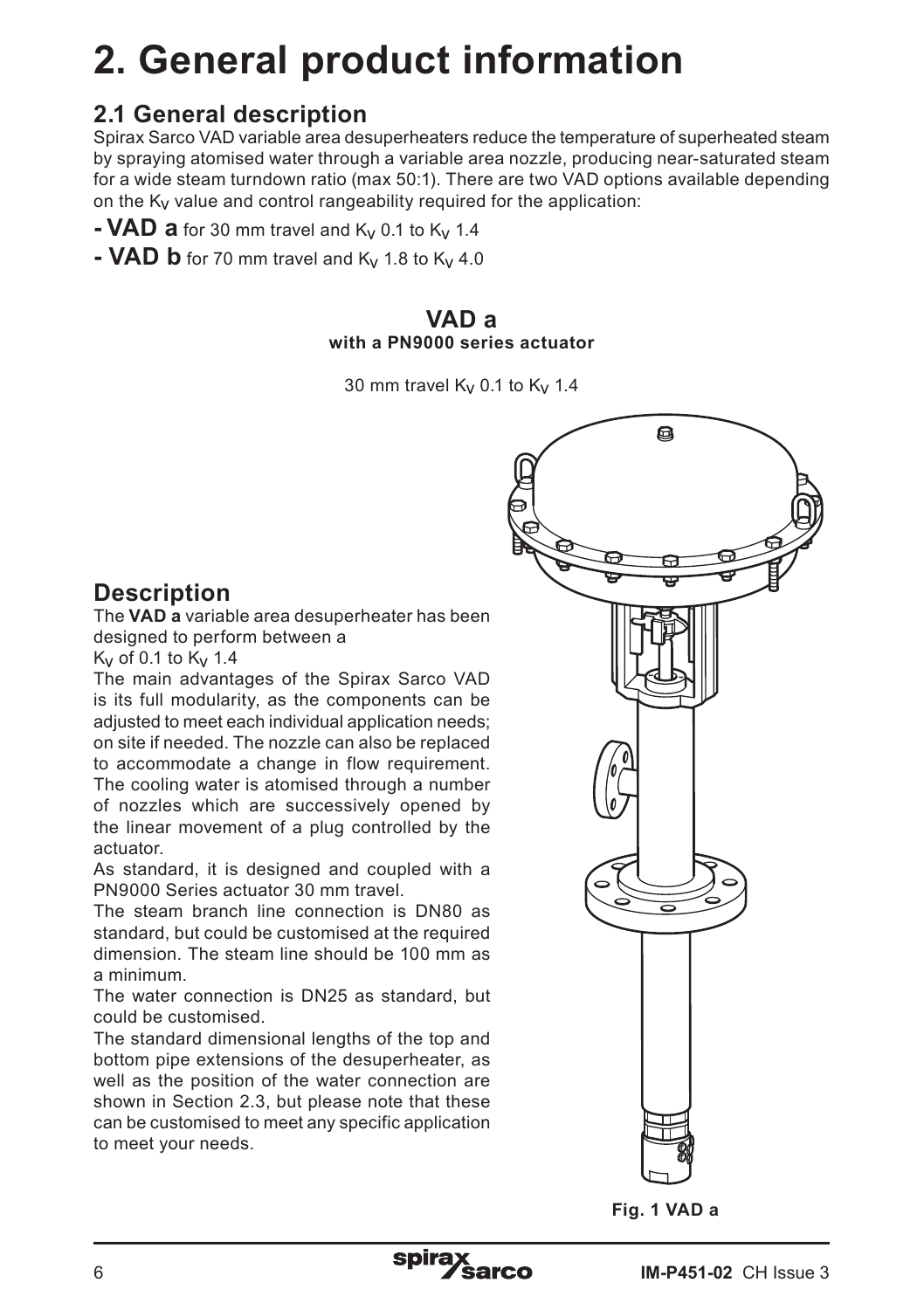#### **VAD b with a PN9400 series actuator**

70 mm travel  $K_V$  1.8 to  $K_V$  4.0

## **Description**

As standard, the **VAD b** is designed to be coupled with a PN9400 Series actuator. The water atomisation is done through up to 18 nozzles which are successively opened with the linear move of the plug.

The steam branch line connection is DN80 as standard, but could be customised at the required dimension. The steam line should be 100 mm as a minimum

The water connection is DN25 as standard, but could be customised or increased for a  $K_V$  higher than 4.

The standard dimensional lengths of the top and bottom pipe extensions of the desuperheater, as well as the position of the water connection are shown in Section 2.3, but please note that these can be customised to meet any specific application to meet your needs.



**Fig. 2 VAD b**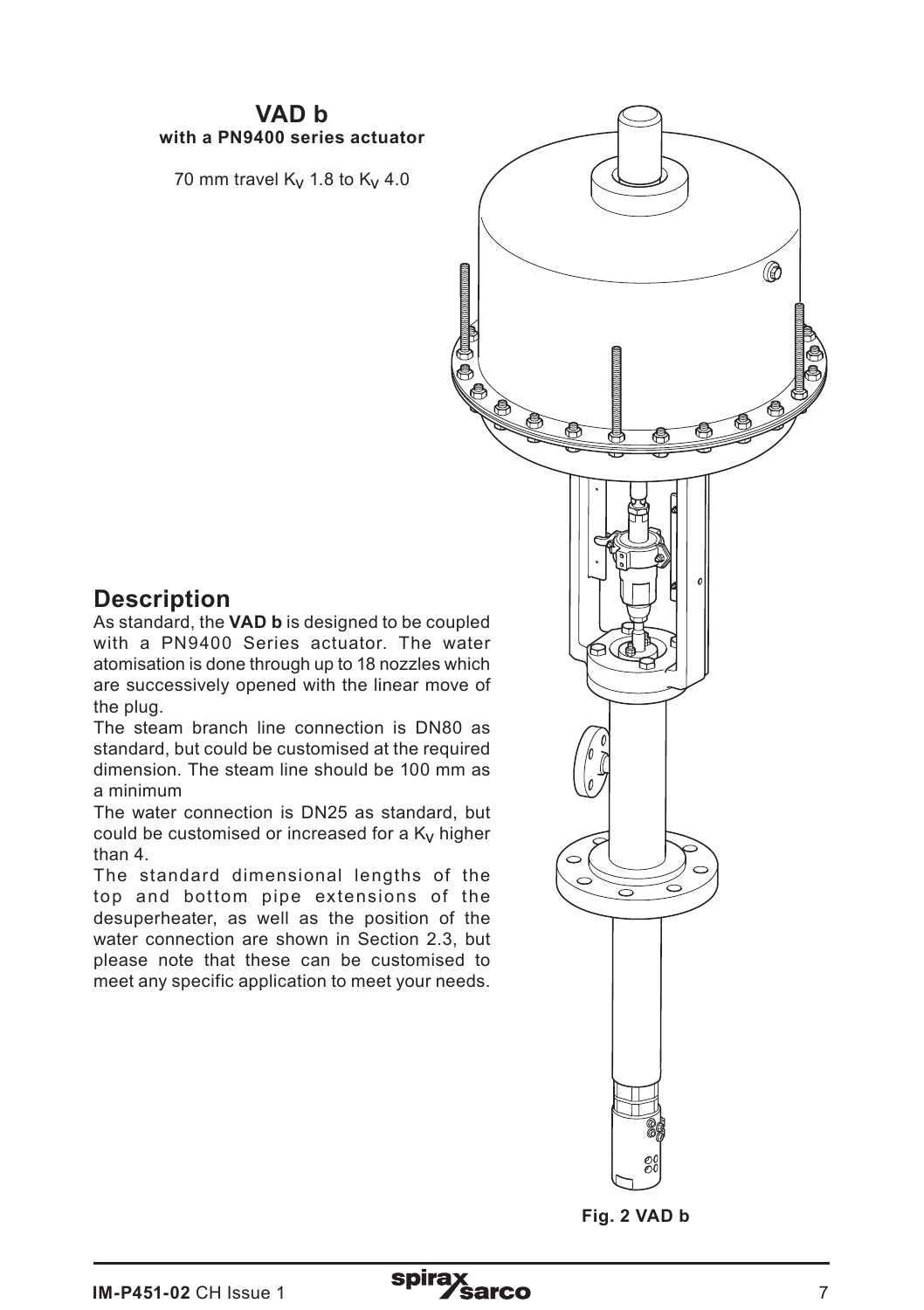# **2.2 Pressure / temperature limits:**

The Spirax Sarco VAD variable area desuperheater has a carbon steel body as standard but can be produced in any material grade to special order.

- '**4**' denotes a carbon steel desuperheater
- '**6**' denotes an austenitic stainless steel desuperheater
- '**8**' denotes an alloy steel desuperheater

**Please note** that the pressure and temperature limits for the VAD product range are governed by the flange connection of choice:

|      | <b>Flanges</b>    | <b>PMA</b><br>barg@ $°C$         | <b>TMA</b><br>°C @ bar g |
|------|-------------------|----------------------------------|--------------------------|
|      | <b>ASME 150</b>   | 19.6 @ 38 °C                     | 425 °C @ 5.5             |
|      | <b>ASME 300</b>   | 51.5 @ 38 °C                     | 425 °C @ 28.8            |
|      | <b>ASME 600</b>   | 102.1 @ 38 °C                    | 425 °C @ 57.5            |
|      | <b>ASME 900</b>   | 153.2 @ 38 °C                    | 425 °C @ 86.3            |
|      | <b>ASME 1500</b>  | 255.3 @ 38 °C                    | 425 °C @ 143.8           |
|      | <b>ASME 2500</b>  | 425.5 @ 38 °C                    | 425 °C @ 239.7           |
| VAD4 | <b>PN40</b>       | 40.0 @ 50 °C                     | 400 °C @ 23.8            |
|      | <b>PN63</b>       | 63.0 @ 50 °C                     | 400 °C @ 37.5            |
|      | PN <sub>100</sub> | 100.0 @ 50 °C                    | 400 °C @ 59.5            |
|      | <b>PN160</b>      | 160.0 @ 50 °C                    | 400 °C @ 95.2            |
|      | PN250             | $250.0 \text{ @ } 50 \text{ °C}$ | 400 °C @ 148.8           |
|      | PN320             | 320.0 @ 50 °C                    | 400 °C @ 190.4           |
|      | PN400             | 400.0 @ 50 °C                    | 400 °C @ 238.0           |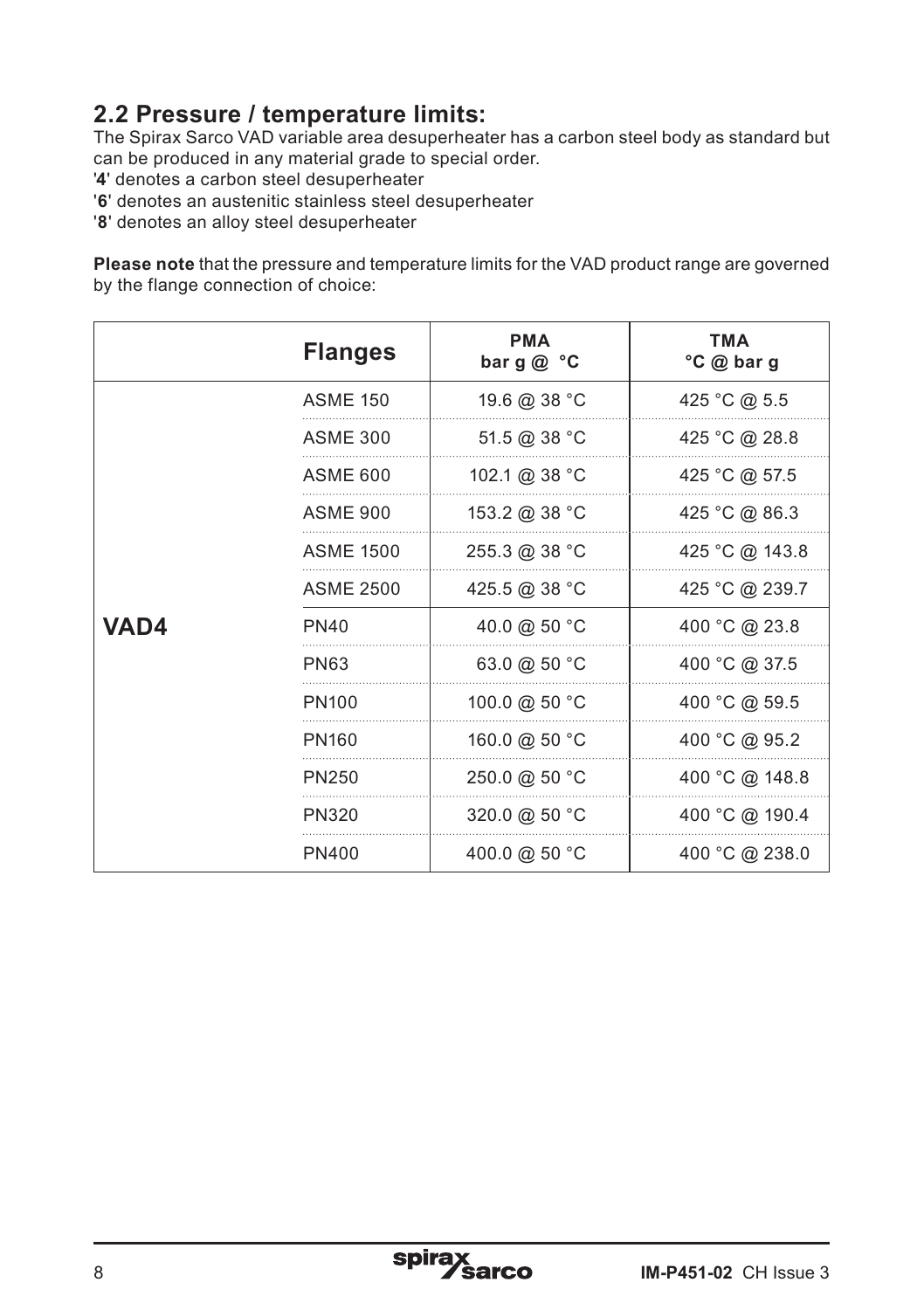|                             | <b>Flanges</b>    | <b>PMA</b><br>bar $g \circ c$ | <b>TMA</b><br>°C @ bar g |
|-----------------------------|-------------------|-------------------------------|--------------------------|
|                             | <b>ASME 150</b>   | 19.0 @ 38 °C                  | 538 °C @ 1.4             |
|                             | ASME 300          | 49.6 @ 38 °C                  | 538 °C @ 25.2            |
|                             | ASME 600          | 99.3 @ 38 °C                  | 538 °C @ 50.0            |
|                             | ASME 900          | 148.9 @ 38 °C                 | 538 °C @ 75.2            |
|                             | ASME 1500         | 248.2 @ 38 °C                 | 538 °C @ 125.5           |
|                             | ASME 2500         | 413.7 @ 38 °C                 | 538 °C @ 208.9           |
| <b>VAD6</b> $(316)$         | PN40              | 40.0 @ 100 °C                 | 580 °C @ 25.0            |
|                             | <b>PN63</b>       | 63.0 @ 100 °C                 | 580 °C @ 39.5            |
|                             | PN <sub>100</sub> | 100.0 @ 100 °C                | 580 °C @ 62.7            |
|                             | PN160             | 160.0 @ 100 °C                | 580 °C @ 100.3           |
|                             | PN250             | 250.0 @ 100 °C                | 580 °C @ 156.7           |
|                             | PN320             | 320.0 @ 100 °C                | 580 °C @ 200.6           |
|                             | PN400             | 400.0 @ 100 °C                | 580 °C @ 250.8           |
|                             | <b>ASME 150</b>   | 19.8 @ 38 °C                  | 538 °C @ 1.4             |
|                             | ASME 300          | 51.7 @ 38 °C                  | 538 °C @ 14.9            |
|                             | ASME 600          | 103.4 @ 50 °C                 | 538 °C @ 29.8            |
|                             | ASME 900          | 155.1 @ 50 °C                 | 538 °C @ 44.7            |
|                             | ASME 1500         | 258.6 @ 50 °C                 | 538 °C @ 74.5            |
|                             | <b>ASME 2500</b>  | 430.9 @ 50 °C                 | 538 °C @ 124.1           |
| <b>VAD8</b> (A182 F11 Cl.2) | PN40              | 40.0 @ 300 °C                 | 490 °C @ 27.2            |
|                             | <b>PN63</b>       | 63.0 @ 300 °C                 | 490 °C @ 42.8            |
|                             | PN100             | 100.0 @ 300 °C                | 490 °C @ 68.0            |
|                             | PN160             | 160.0 @ 300 °C                | 490 °C @ 108.8           |
|                             | PN250             | 250.0 @ 300 °C                | 490 °C @ 170.0           |
|                             | PN320             | 320.0 @ 300 °C                | 490 °C @ 217.6           |
|                             | PN400             | 400.0 @ 300 °C                | 490 °C @ 272.0           |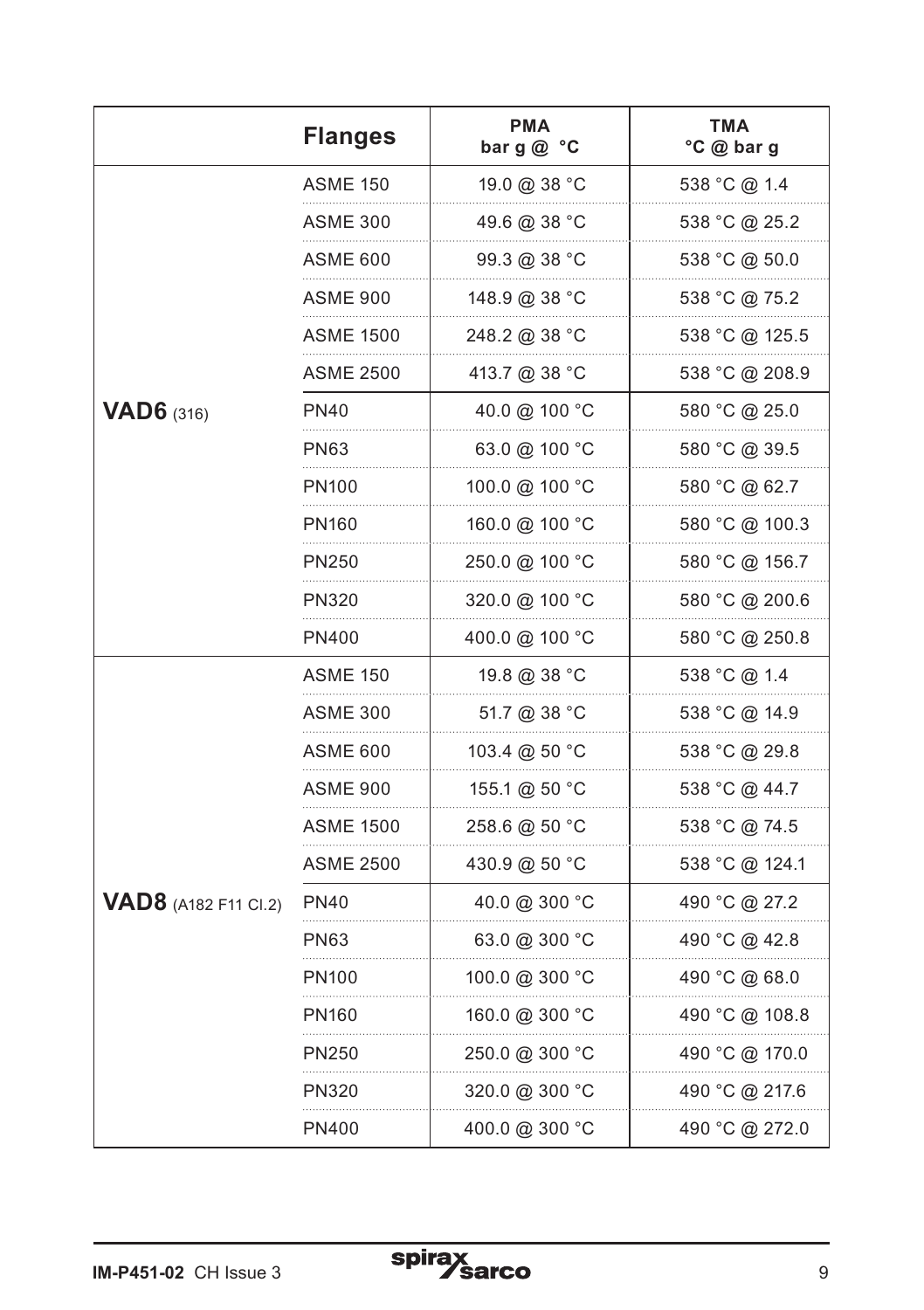### **2.3 Dimensions /weights (approximate) in mm and kg**

Dimensionally there are **two versions** available the '**Standard**' and the '**L**' version for use on larger pipelines of 300 mm.

**Please note** that the dimensions in brackets ( ) are for the 'L' version.

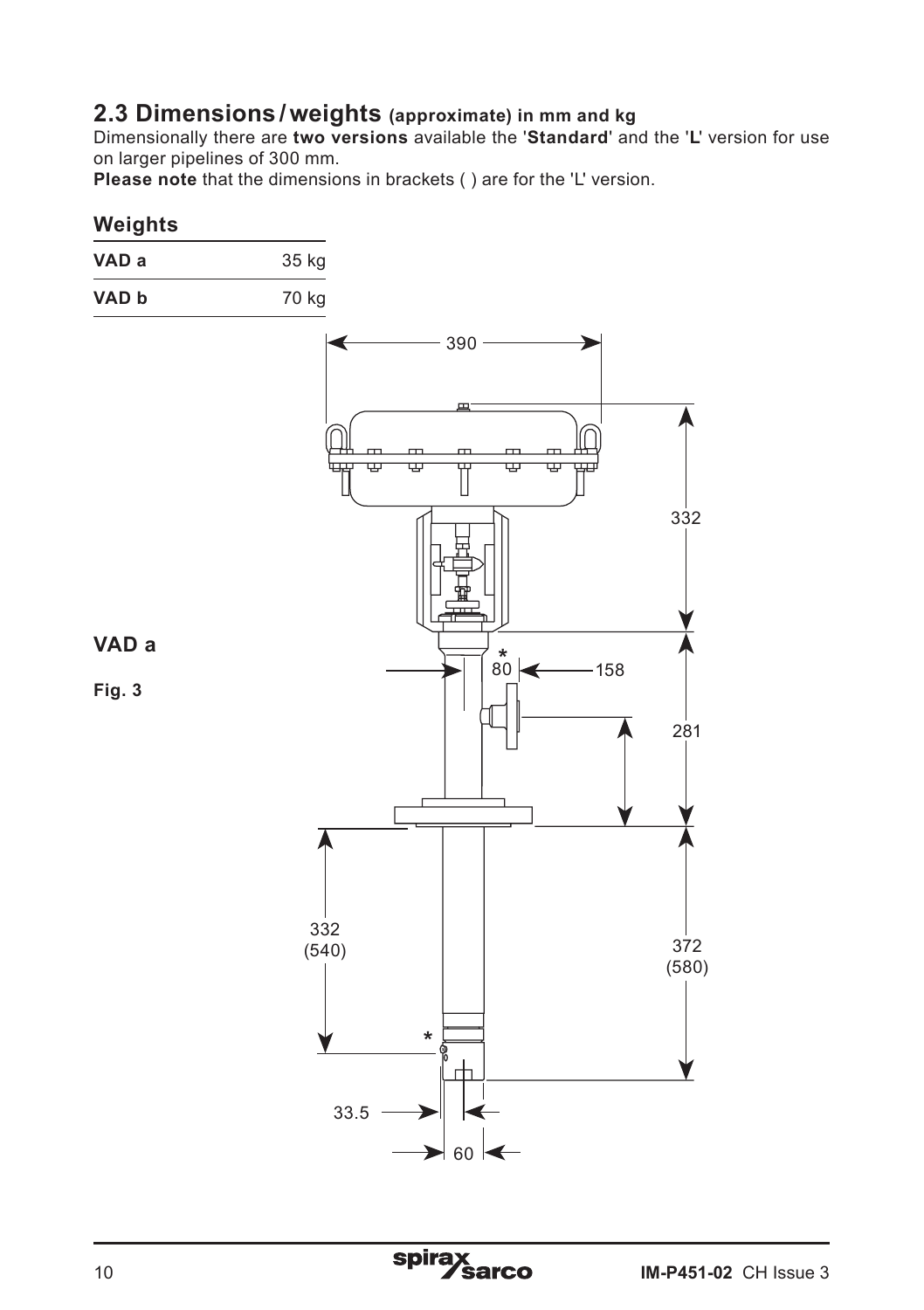

## **Please note: \***

This dimension becomes 100 mm when the flange is greater than 25 mm or the pressure is greater than A600 / PN100

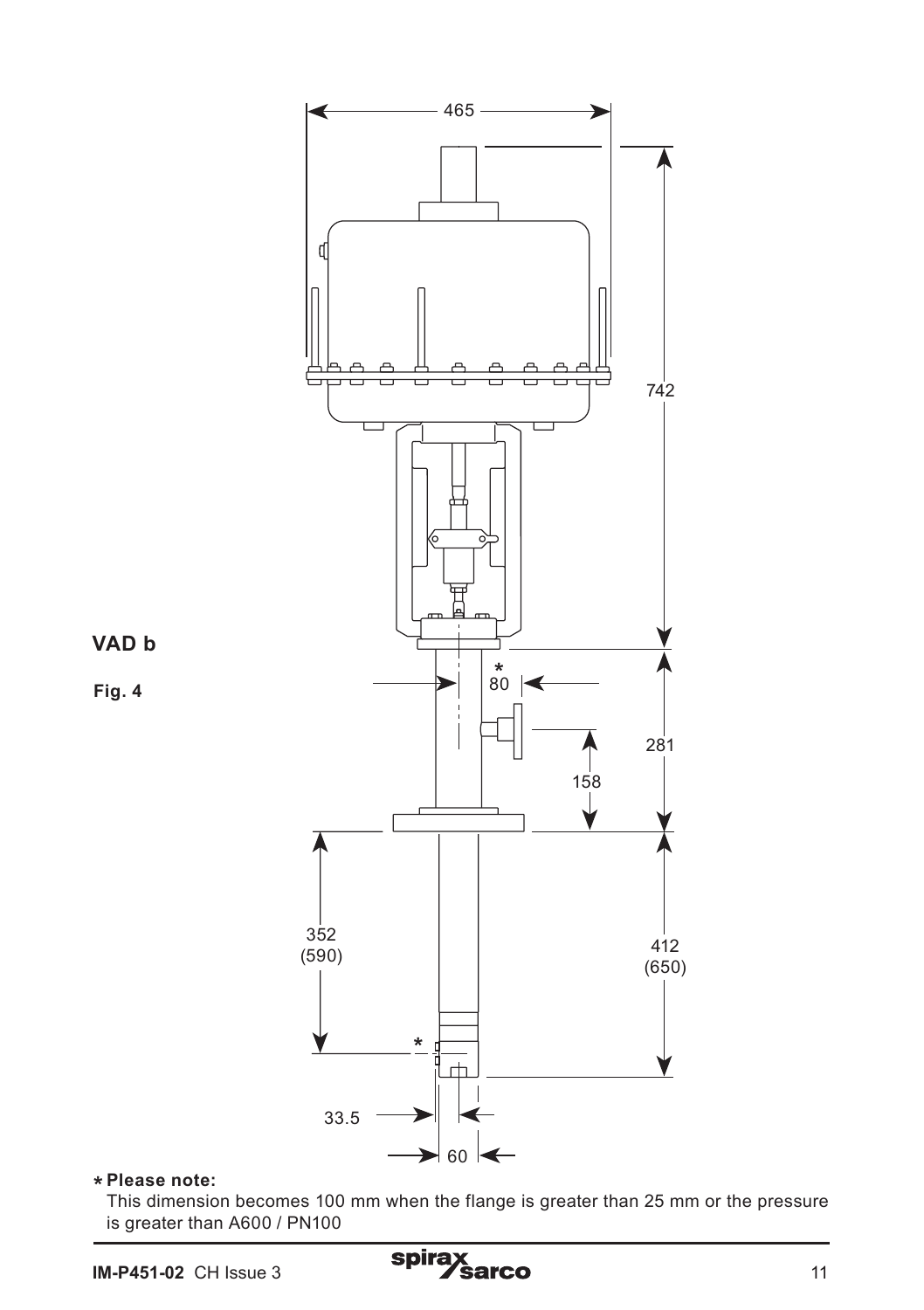# **3. Installation**

**Note: Please read Section 1, 'Safety information' before proceeding with installation.**

#### **Warning: Read all of Section 3 before installing the unit !**

## **3.1 General**

It is important that installation should only be carried out by qualified, experienced personnel, who are familiar with fitting desuperheaters, and who have read and understood the instructions in this IM.

Referring to the Installation and Maintenance Instruction, name-plate and Technical Information Sheet, check that the product is suitable for the intended installation.

- **-** Check materials, pressure and temperature and their maximum values. If the maximum operating limit of the product is lower than that of the system in which it is being fitted,ensure that a safety device is included in the system to prevent overpressurisation.
- **-** Remove protective covers from all connections and protective film from all name-plates, where appropriate, before installation on steam and water lines.
- **-** Determine the correct installation situation and the direction of fluid flow:
	- i) Desuperheaters may be installed either horizontally or vertically with the steam flowing upwards.
	- ii) Spirax Sarco strongly advises against installations in which the steam flow is vertically downwards.
- **-** The temperature sensor should be located a minimum distance calculated on the sizing sheet after the VAD, however for optimum temperature control it is recommended that it be installed at the point of use.
- **-** Allow a minimum of 6 metres of pipeline before an elbow. A thermal sleeve is recommended to protect the elbow from corrosion and erosion.
- **-** The smallest steam pipeline that can be considered for an application using the VAD type desuperheater is 150 mm - We also recommend that a thermal sleeve be used on the steam pipeline after the desuperheater - See Section 3.2.1.
- **-** The differential pressure between steam and water must be more than 3 bar for the water.
- **-** The VAD must be sited in location on the pipeline that offers a stable flow An unstable flow will affect the mixing efficiency of the VAD.
- **- Never use the water connection to carry the product.**

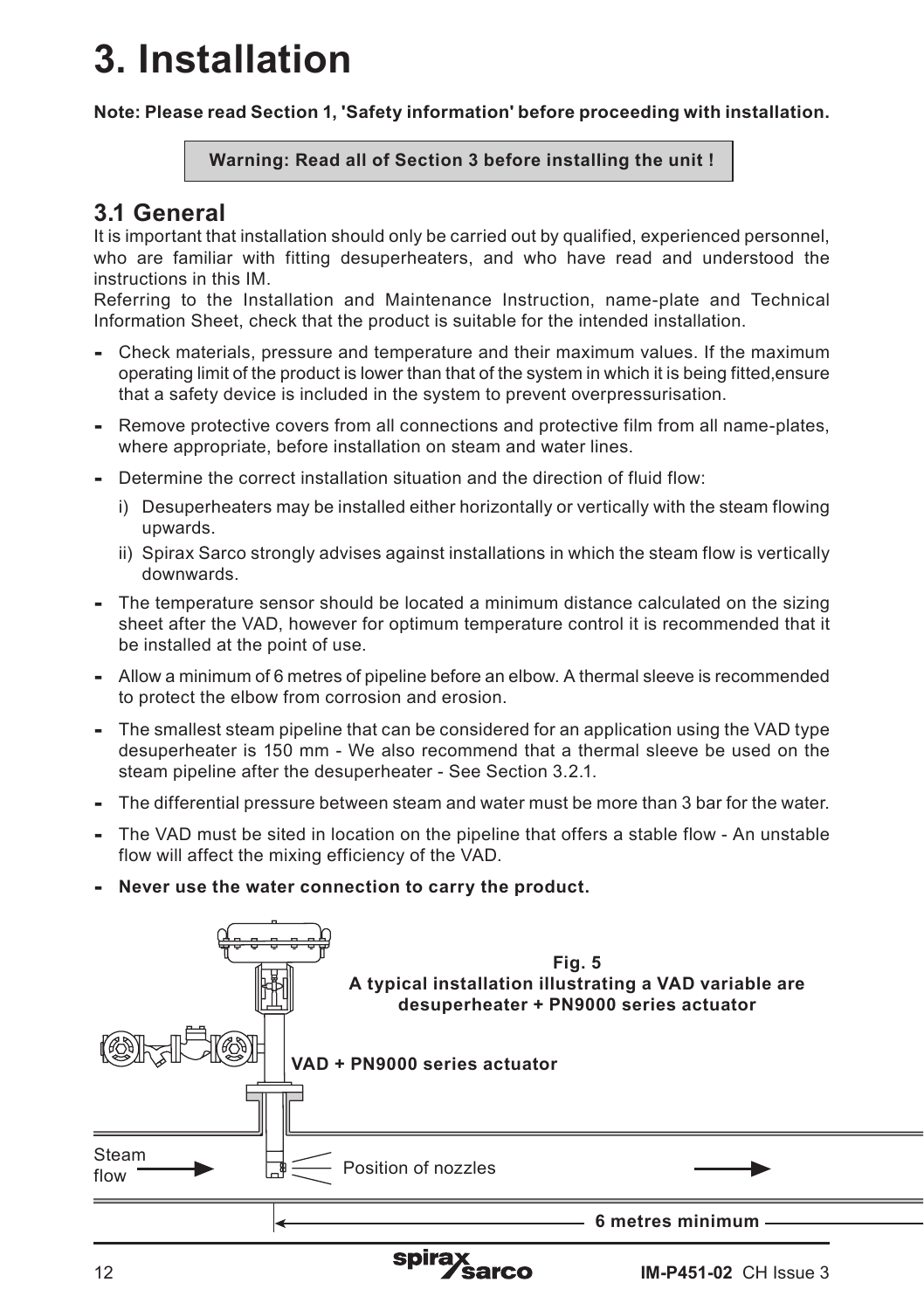

|  | A typical desuperheater installation is shown above: |  |  |
|--|------------------------------------------------------|--|--|
|  |                                                      |  |  |

| 1st stop valve                                                    | Required to isolate the system from inlet water.                                                                                                                                                              |  |  |  |
|-------------------------------------------------------------------|---------------------------------------------------------------------------------------------------------------------------------------------------------------------------------------------------------------|--|--|--|
| <b>Strainer</b>                                                   | Required with 100 mesh screen to maintain the water supply in a condition<br>that wont block the desuperheater nozzles.                                                                                       |  |  |  |
| Check valve                                                       | Required to prevent steam from flowing back into the water inlet -<br>The prefered selection would be an LCV lift check valve as it will give<br>optimum performance in this type of application application. |  |  |  |
| Required to isolate the system for maintenance.<br>2nd stop valve |                                                                                                                                                                                                               |  |  |  |

#### **Temperature sensor**

Installation must be a minimum as the distance calculated on sizing sheet after the VAD variable area desuperheater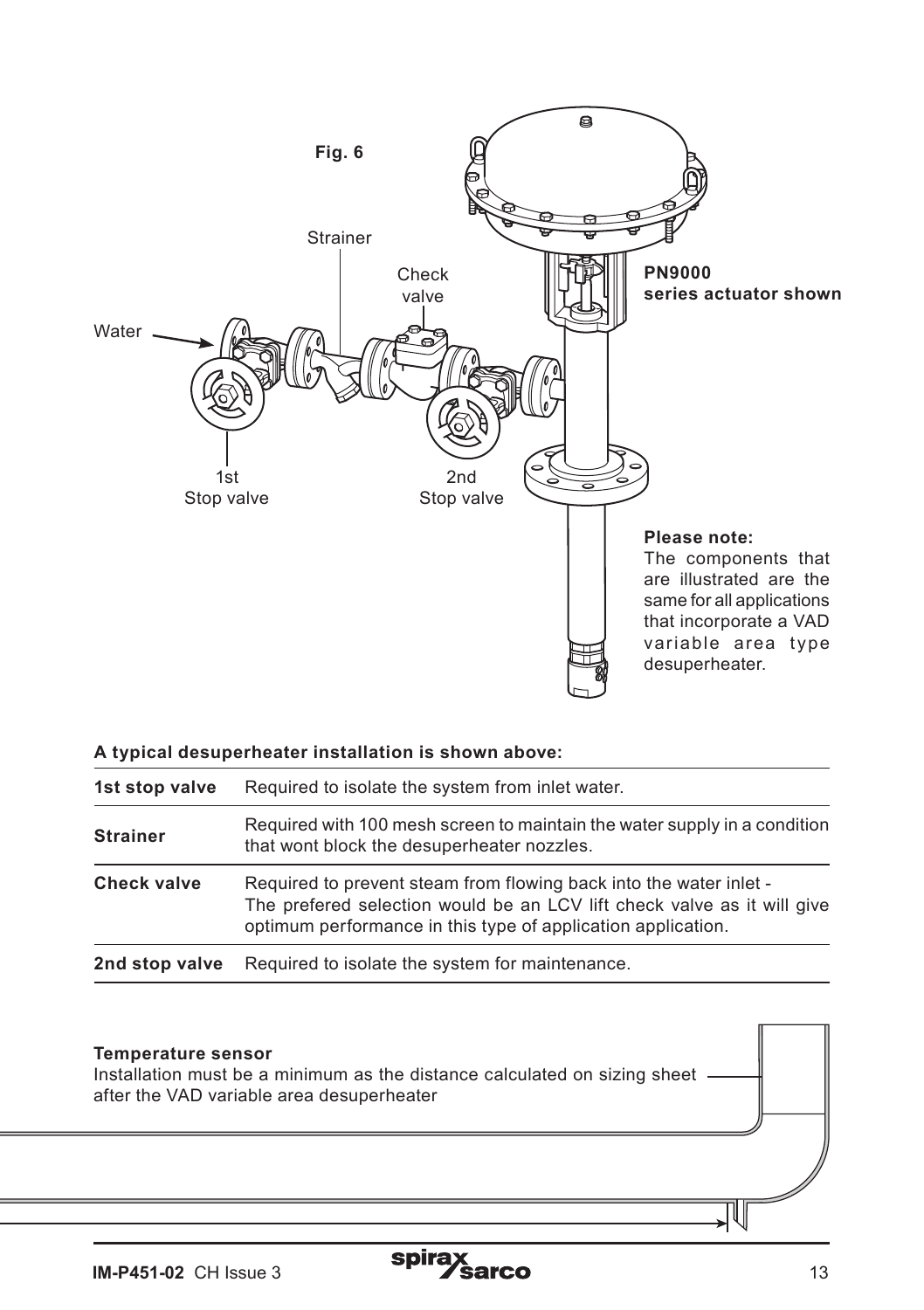# **3.2 Installation considerations**

#### **3.2.1 Thermal sleeve**

We strongly recommend that a thermal sleeve is installed in the steam line.

The purpose of the thermal sleeve is three-fold:

- **-** The thermal sleeve allows circulation of superheated steam through the annular area between the outside of the sleeve and the inside diameter of the shell. This arrangement heats the thermal sleeve and provides a hot surface on which serves to assist the evaporation of the water droplets. It aids operation of the VAD at the bottom of its operating range when the spray pattern of the nozzle is not at its most efficient.
- **-** It protects the pipe from erosion due to the impingement of the sprayed water droplets and
- **-** It prevents local thermal shock (and possible subsequent stress corrosion) in the pipe wall where the cold water would otherwise impinge on the hot pipe.

The thermal sleeve shall be located such that the spray of water droplets is directed towards it. The spray angle of the spray nozzles used in the VAD design is 70**°** inclusive angle.

We recommend the use of Schedule 10 stainless steel for the thermal sleeve or standard wall thickness.



#### **3.2.2 Steam piping upstream of the desuperheater**

- **a)** Where noise from the PRV pressure reducing valve is expected to be a problem, consider making this pipe thicker than that required to just contain the pressure. This will help reduce noise levels emitted to atmosphere. Under extreme conditions this pipe may have to be acoustically insulated. This, however is very rare indeed.
- **b)** The distance between the PRV and inlet to the VAD should be as short as possible but long enough to have eliminated valve turbulence at the inlet to the desuperheater. The rule of thumb is that this distance should be 1.5 metres minimum. If the PRV and VAD are too close or if the PRV is too close to a pipe bend or other fitting, then turbulence may cause noise and vibration. Spirax Sarco recommend the use of a flow stabiliser before the VAD.

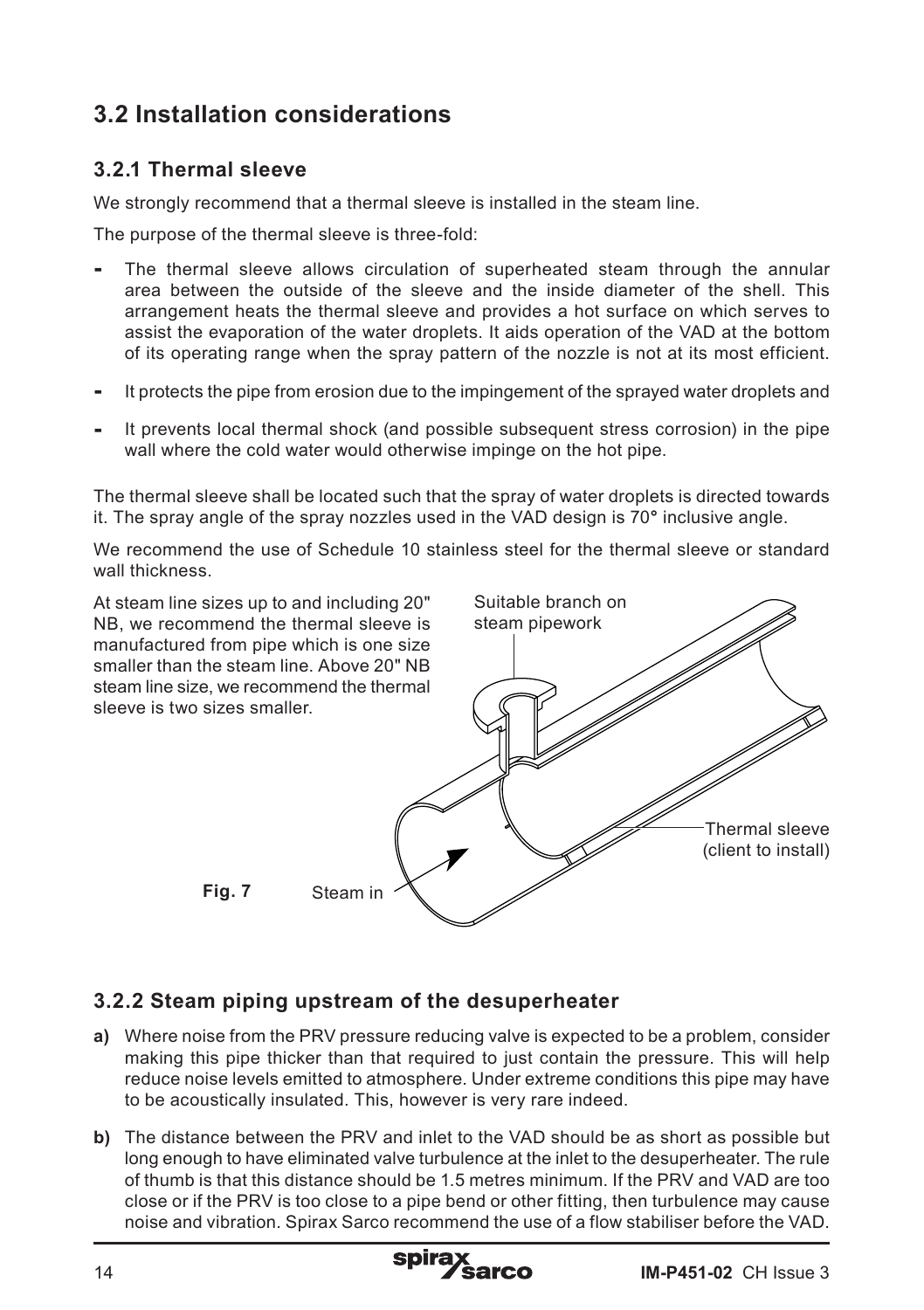### **3.2.3 Discharge steam piping**

- **a)** The temperature sensor should be located a minimum distance of 12 metres after the VAD, however for optimum temperature control it is recommended that it be installed at the point of use.
- **b)** If bends or restrictions are placed in this pipework within the specified distance, before the droplets have had chance to evaporate, inertia causes the droplets to separate out from the main steam flow and run along the bottom or side wall of the pipe. Contact between the steam and cooling water is lost and desuperheating is halted.
- **c)** Use thermal insulation over this pipe section to help prevent false temperature readings (condensation can still occur on the walls of a 50 °C superheated steam line). Measurement error can be quite large, especially at low flow rates when heat lost through condensation is a high percentage of total heat energy in the line.

#### **3.2.4 Temperature sensor**

- **a)** Speed of controlled response is important. For this reason, thermocouples or resistance thermometers are usually employed.
- **b)** The size of an associated thermowell is important. Ones with large mass slow down rate of heat transfer and can cause serious measurement time lags. At low flowrates the problem is worse. Sometimes it's sufficient to simply improve contact between the sensor and well. But in other cases a special well may be needed, such as an extended-surface type. Recommendations should be sought from the instrument supplier.

#### **3.2.5 Pressure sensor**

This should be located at a minimum distance of 1.5 metres away from the VAD discharge flange. Ideally however, this should be located at the point of use so that the pressure control valve can compensate for any line loss between the desuperheater and the point of use.

#### **3.2.6 Safety valve**

In applications involving simultaneous pressure reduction and depending upon the pressure rating of the equipment, a safety relief valve to protect both the VAD and downstream equipment from the effects of excess pressure shall be considered. This could protect the VAD and downstream equipment if the PRV failed fully-open for example.

#### **3.2.7 Installation orientation**

The VAD may be installed with the steam flowing either horizontally or vertically upwards.

We strongly advise against an installation in which the steam flow is vertically downwards.

The branch to which the VAD is fitted is usually on the top of the steam Iine. It may also be located on the side. We would recommend against having the branch at the bottom of the steam line as this would provide an area where hot condensate could collect. This condensate could present a hazard when removing the VAD from the pipeline during maintenance.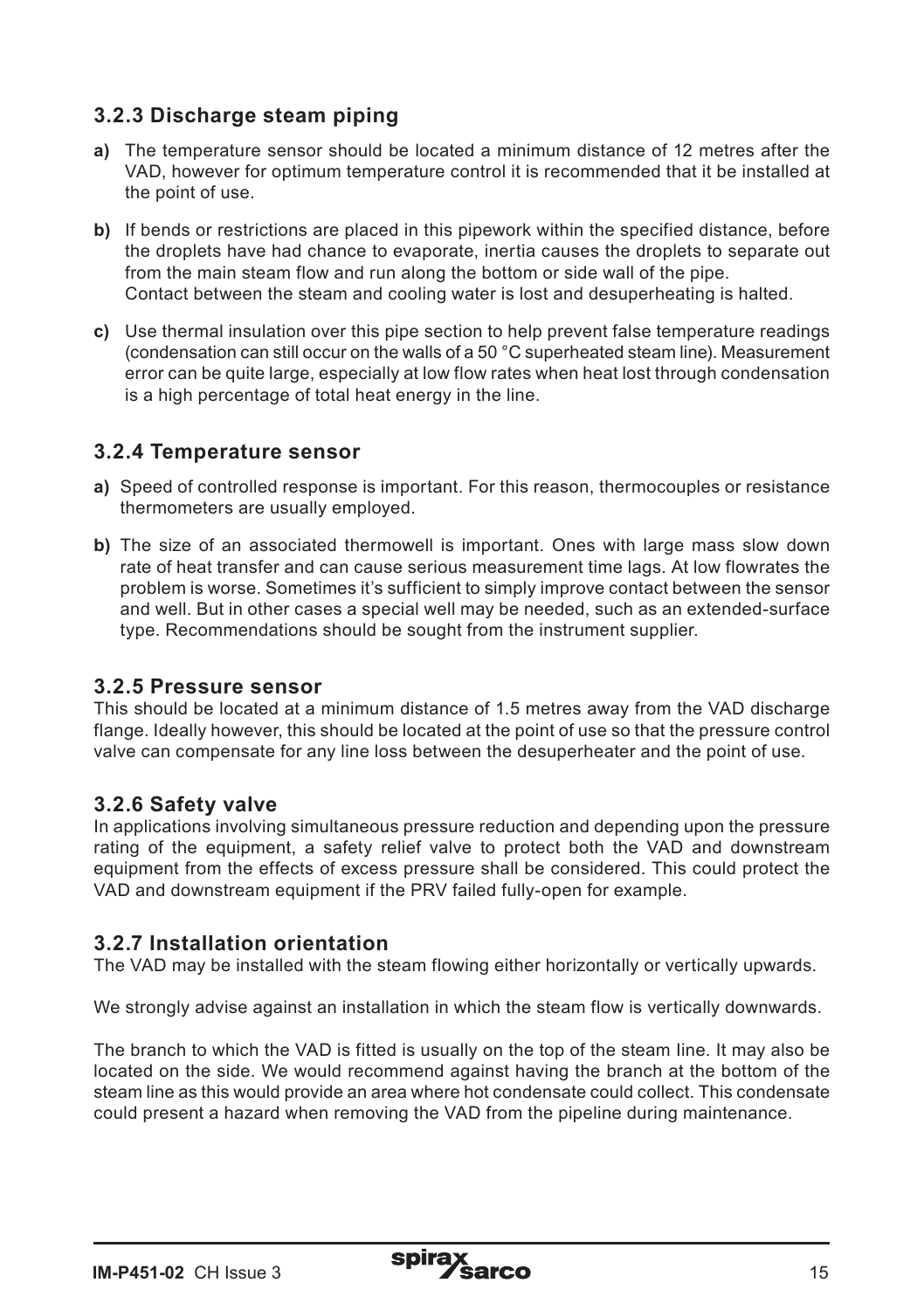## **3.3 Other installation considerations**

- **a) Isolation valves:** To provide a shut-off facility and to allow maintenance to be carried out, isolation valves are recommended upstream of the water inlet connection.
- **b) Strainers:** Consider installing strainers equipped with a 100 mesh screen in the pipelines in order to prevent the small bores within the desuperheater from becoming blocked.
- **c) Separator station:** In applications where there must be no moisture in the resulting steam (such as steam supply to a turbine or motive steam supply to a thermocompressor for example) it is recommended that a separator is installed downstream of the desuperheater system. This will protect downstream pipework and equipment from the effects of moisture in the event of a control system failure or from abnormal operating conditions, such as at start-up for example.

It is also considered prudent to install a separator station when desuperheating close to saturation temperature or for applications involving large steam turndowns. The separator must be located after the temperature sensor thereby giving the water droplets as much time as possible to evaporate.

The associated steam trap should be selected to prevent air binding and the discharge pipe from the steam trap should have ample capacity to deal with the drainage and be installed as near to the vertical as possible. There must be sufficient space in the drainpipe for the water to flow down and the air to pass up the pipe.

- **d) Check valve:** Consider the installation of an LCV in the cooling water line located immediately before the cooling water inlet connection to prevent back flow of steam into the cooling water inlet line in the event of either cooling water failure or excess pressure in the desuperheater caused by failure of the steam pressure reducing valve for example.
- **e) Pressure tappings:** Include plugged pressure tappings within the connecting pipework which will allow gauges to be fitted to assist troubleshooting in the event of operational problems.
- **f)** All connecting pipework must be sized in accordance with good working practice.
- **g)** All auxillary components that are used in the application must be carefully selected as there must not be any reduction in the cross sectional area of the connecting pipelines. This is of particular importance in smaller bore pipework.
- **h)** Ensure that low points of all interconnecting pipework have suitable connections for drains.
- **i)** Ensure the system can be safely vented back to atmospheric pressure following a shutdown.
- **j)** Consider the installation of air vents to remove air on start-up.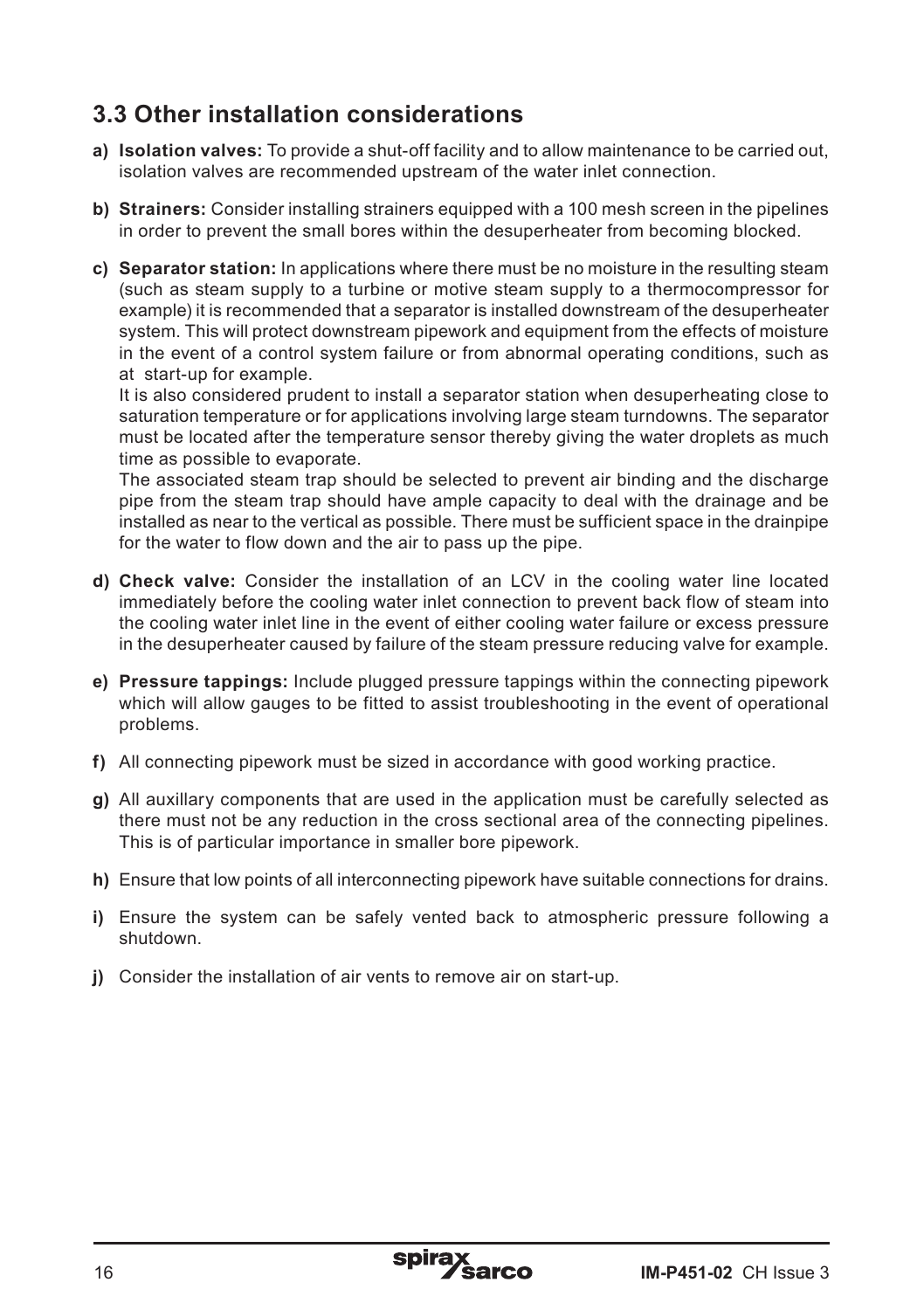# **3.4 Unit installation**

#### **3.4.1 Pre-installation check**

- **a)** The gasket materials used for the installation must be compatible with the fluids passing through the desuperheater and must be suitable for the design conditions of the installation.
- **b)** Ensure that the connecting pipelines are clean and that all weld spatter and foreign bodies have been removed.
- **c)** Ensure the desuperheater is free of foreign bodies such as packing materials etc.

#### **3.4.2 Installation**

Only two connections to the connecting pipework are required:

- **a)** The steam inlet connection is to be connected to the superheated steam line.
- **b)** The cooling water inlet connection is to be connected to the cooling water inlet line.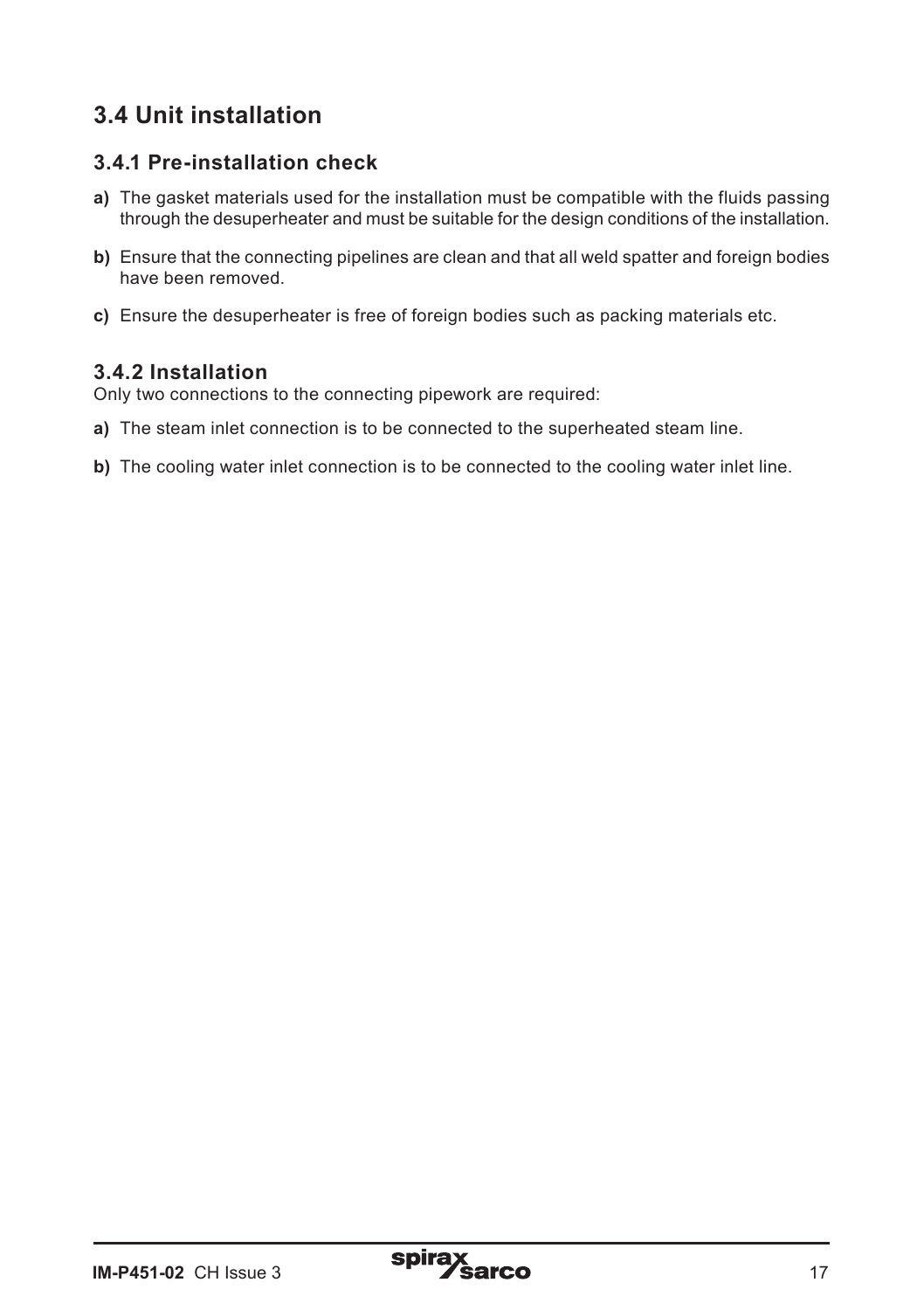# **4. Operation**

## **4.1 Unit operation**

VAD type variable area desuperheaters may be installed either horizontally or vertically with the steam flowing upwards.

Spirax Sarco strongly advises against installations in which the steam flow is vertically downwards.

In a vertical installation we recommend that the cooling water pipework should be brought to the desuperheater from below the corresponding connections on the desuperheater. This will provide the best layout for drainage of fluids on shutdown.

The **temperature sensor** should be located a minimum distance of 12 metres after the VAD, however for optimum temperature control it is recommended that it be installed at the point of use.

A **minimum length of 5 metres** should be present before a pipe elbow. A thermal sleeve is recommended to protect the elbow from corrosion and erosion.

The **steam pipeline** should be of at least DN100. At steam line sizes up to and including 20" NB, we recommend the thermal sleeve is manufactured from pipe which is one size smaller than the steam line. Above 20" NB steam line size, we recommend the thermal sleeve is two sizes smaller.

Pipe size should ensure a minimum 5m/s velocity in each flowrate, in case of lower value please contact Spirax Sarco.

**Water** must be supplied with more than 3 bar differential pressure to the steam.

The spray of droplets is directed towards a third-party thermal sleeve, which must be fitted into the steam pipe. The thermal sleeve allows circulation of superheated steam through the annular area between the outside of the sleeve and the inside diameter of the shell. This arrangement heats the thermal sleeve and provides a hot surface on which serves to assist the evaporation of the water droplets.

The thermal sleeve also serves to protect the pipeline in two ways. Firstly it protects the pipe from erosion due to the impingement of the sprayed water droplets and secondly it prevents local thermal shock (and possible subsequent stress corrosion) in the pipe wall where the cold water would otherwise impinge on the hot pipe.

The incorporation of a thermal sleeve also aids operation at the bottom of its operating range when the spray pattern of the nozzle is not at its most efficient.

As there is very little restriction to the steam flow, there is no steam pressure drop across an VAD.

**The fail safe position of the standard VAD** unit is in the shut off position, spring-retact and will shut off water when retracted. **Optionally**, if request at the point of order, the unit can be supplied in the fail safe open position and the unit nomenclature will be denoted by an 'E' (for spring-extend) in the description.

## **4.2 Pre-operational check**

- **a)** Check control system has been tested and is operational.
- **b)** Check relief valve (if fitted) has been tested and is fit for operation.
- **c)** Ensure all isolation valves (both steam and cooling water) are closed.
- **d)** Ensure that all line restrictions have been removed.
- **e)** Ensure that cooling water is available upstream of the cooling water isolation valve.
- **f)** Take all precautions necessary to handle the possibility of leakage, both in terms of protection of personnel and nearby equipment.

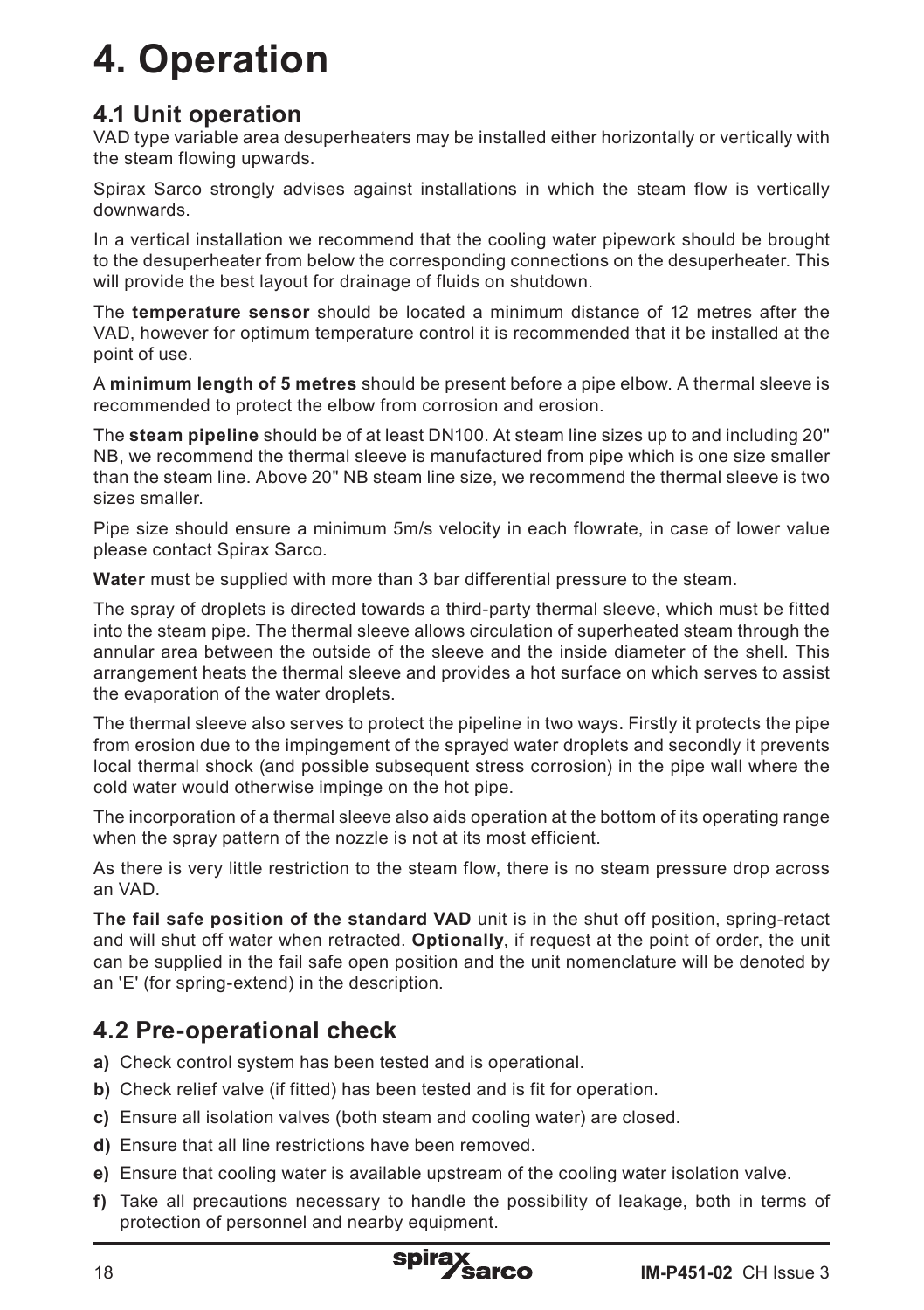## **4.3 Start-up procedure**

The following start-up procedure should be considered as our initial recommendation on how to start-up the VAD desuperheater. It must be reviewed by the end user, preferably within a HAZOP, to determine whether it is consistent with the operating philosophy of the rest of the plant. The sequence of steps can be revised if necessary. However, the approach of ensuring the cooling water is made available to the VAD before admitting steam must be followed.

- **1.** Activate the control system. The VAD actuator should be retracted to shut off the VAD nozzles.
- **2.** Open the cooling water isolation valve.
- **3.** Open the steam isolation valve downstream the VAD. This may cause the VAD to pressurise, depending on the condition of the downstream system.
- **4.** Very slowly open the upstream steam isolation valve to admit superheated steam to the VAD. Steam will begin to flow through the VAD. The PRV (if fitted) will begin to modulateto control the downstream pressure and the VAD actuator should begin to extend to allow water flow through the VAD nozzles.
- **5.** At this point the VAD is fully operational. Operational checks should be made to ensure:
	- **-** The VAD actuator is modulating correctly and is neither fully-open or fully-closed (This would indicate incorrect sizing).
	- **-** The PRV pressure reducing valve (if fitted) is modulating correctly.
	- **-** The pressures of all streams around the VAD are correct.
	- **-** The desired desuperheated temperature is being met.
	- **-** All other ancillary items related to the VAD operation are functioning satisfactorily.

## **4.4 Shutdown procedure**

This procedure must be reviewed and checked for consistency of operation with the rest of the plant. The sequence of steps may be revised if necessary, but the general principle of isolating the cooling water as the last step must be followed.

- **1.** Slowly close the upstream steam isolation valve.
- **2.** Close the isolation valve downstream of the VAD desuperheater.
- **3.** Close the cooling water isolation valve.
- **4.** De-activate the control system.

**The VAD variable area desuperheater is now shut down.**

# **5. Commissioning**

After installation or maintenance ensure that the system is fully functional. Carry out tests on any alarms or protective devices.

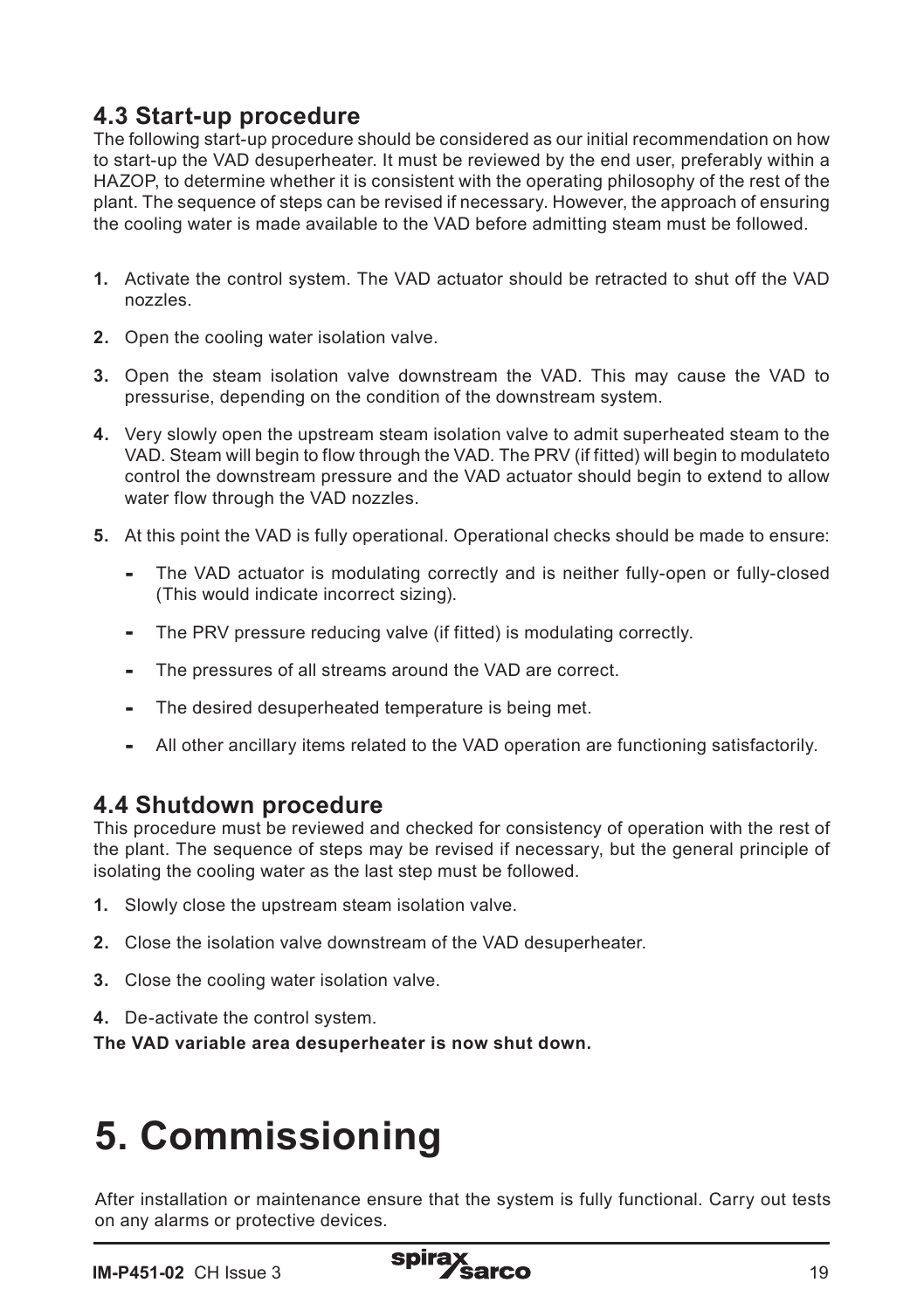# **6. Maintenance and Spare parts**

#### **Note: Please read Section 1, 'Safety information' before proceeding with any maintenance.**

Maintenance should only be carried out by qualified, experienced personnel, who are familiar with desuperheaters and who have read and understood all the instructions in this document.

## **Caution**

**Do not proceed with any maintenance unless the VAD has:**

- **-** Been relieved of all pressure and / or vacuum.
- **-** Been allowed to reach ambient temperature.
- **-** Been drained and purged of all fluid.
- **-** Had all connecting lines fully isolated.

## **6.1 Preventative maintenance**

Spirax Sarco suggests that the user creates maintenance schedules, safety manuals and inspection schedules for each specific desuperheater installation.

#### **On all installations, the following items should be inspected by the user:**

- **a)** Desuperheater for blockages, particularly the steam nozzle, internal diffuser and cooling water holes. Check cooling water holes for scale build-up which could indicate poor cooling water quality.
- **b)** Desuperheater for internal wear, particularly the steam nozzle, internal diffuser, main diffuser and cooling water holes.
- **c)** Discharge piping and fittings to be checked for signs of erosion, corrosion, debris buildup and blockages.
- **d)** Sufficient tightness of flange connecting bolts.
- **e)** Strainers for debris build-up.
- **f)** All other associated ancillary equipment and valves, in particular:
	- **-** The correct operation of all control equipment.
	- **-** The correct operation of instrumentation.

## **6.2 Maintenance of spray nozzle desuperheaters**

The VAD comprises a cooling water branch, a cooling water inlet flange, a mounting flange, a nozzle holder and a spray nozzle. The spray nozzle is screwed into a nozzle holder.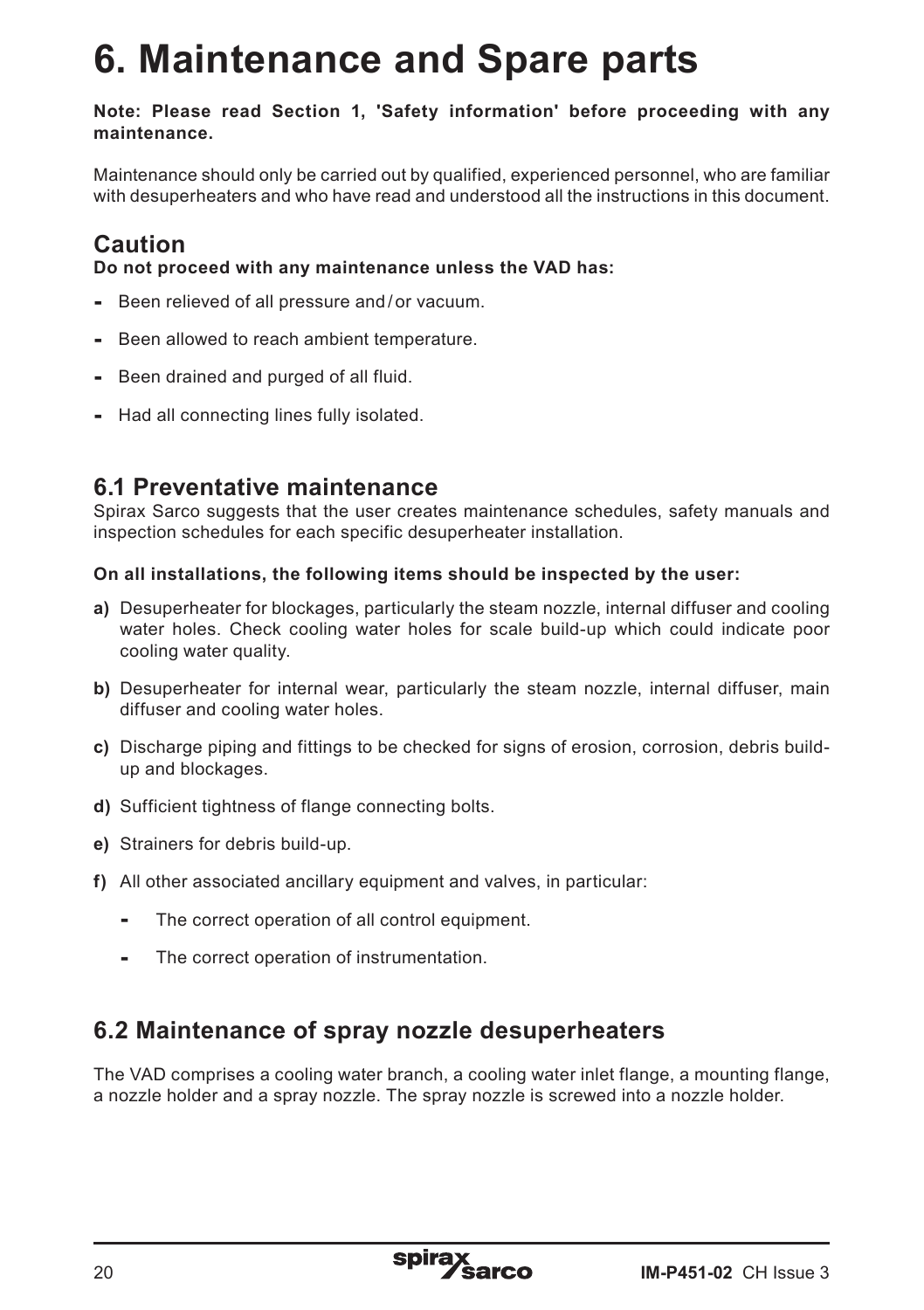#### **Please note:**

The parts identified in the adjacent illustration are exactly the same for both the **VAD a** and the **VAD b** .

## **6.3 Spare parts**

There is only one spare part available for this product as identified in the following table and the adjacent illustration.

#### **Available spares**

Gland packing kit **10** 

#### **How to order spares**

Always order spares by using the description given in the column headed 'Available spares' and state the size and type of desuperheater.

**Example:** 1 off Gland packing kit for a Spirax Sarco VAD variable area desuperheater.

**Please note:** For product specific spare parts for the Actuator, Positioner or any other ancillary see the relevant product documentation.

## **6.4 How to change the gland packing kit:**

- **-** Unfasten the gland packing bolts (**11**) by unscrewing the lock-nuts (**12**), and proceed to remove them along with the gland flange (**13**).
- **-** Remove the gland packing (**10**) and replace it using the new gland packing kit.
- **-** Replace the gland flange (**13**) and refit by using the gland packing bolts and lock-nuts (**11** + **12**) and tighten them up to the point where there is no leakage.
- **-** When you have reassemled the unit recommission it back into operation and check for leaks.

If there is a leak tighten the lock-nuts (**12**) by small degrees until the leakage stops. **Fig. 8** Fig. 8

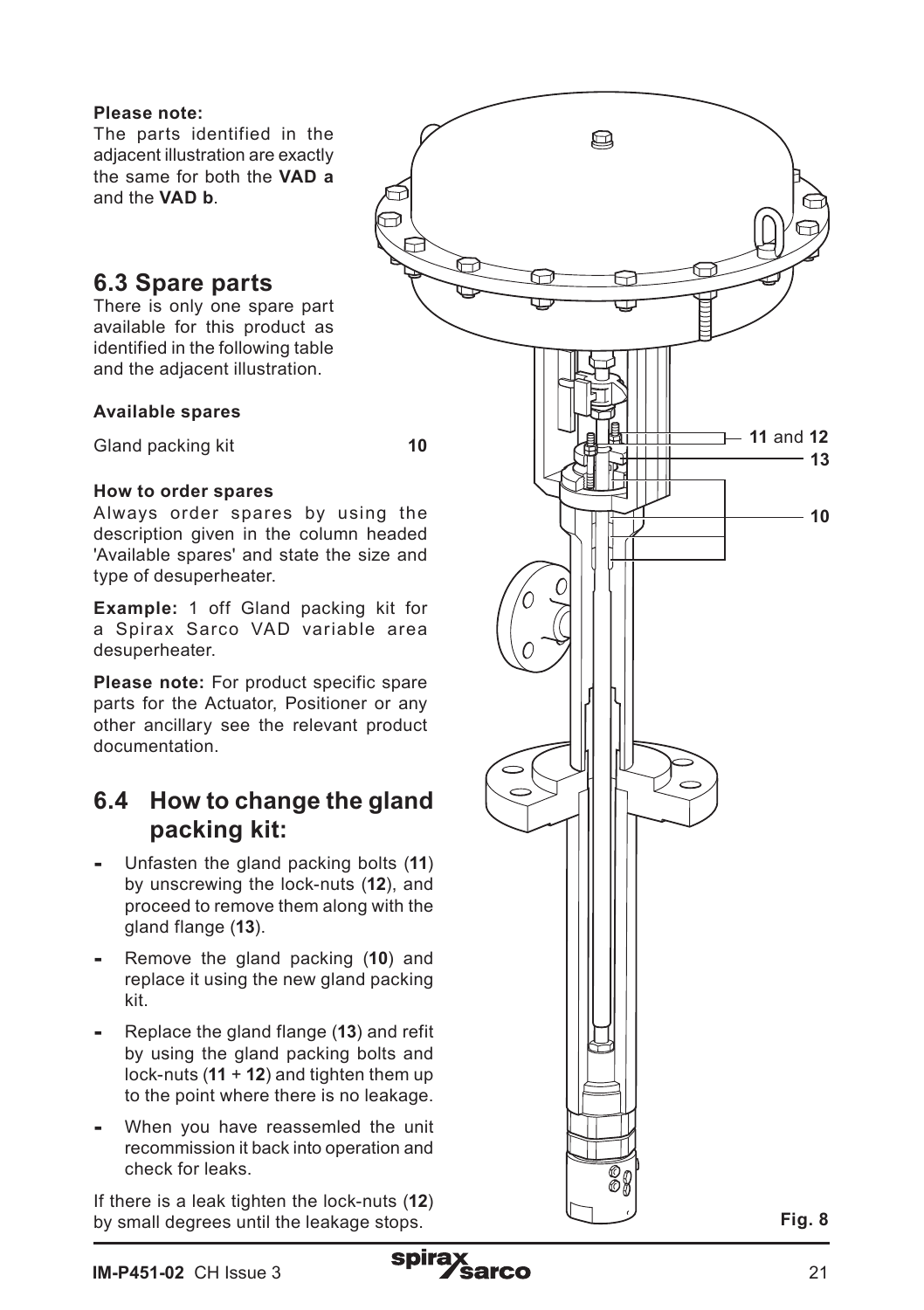# **7. Troubleshooting**

**Note: Please read Section 1, 'Safety information' before troubleshooting.**

## **7.1 Introduction**

Once successfully commissioned, desuperheaters provide trouble free service. However, as with any equipment in erosive or corrosive service, break down beyond control may occur.

A knowledge of the correct procedures for locating and correcting faults can lead to considerable time saving.

Poor performance of a desuperheater can be caused by either external or internal factors. Secondly, all performance can also be classified as either being gradual or sudden.

In general, a gradual loss of performance will normally suggest internal corrosion or erosion, whereas a sudden loss in performance will normally suggest an external factor is to blame.

Before setting out to examine why the desuperheater is not performing correctly, we strongly recommend that all instruments and any Control Systems are first checked that they are not giving false readings.

## **7.2 External causes of poor performance**

At this stage, if an actual control system is fitted, ensure that all pressure and temperature indicating controllers are functioning and set correctly. Also check supply and signal pneumatic or electrical lines to the respective actuated control valve. Then check the operation of both the pressure and temperature control valves.

- **i) Steam outlet pressure not in accordance with the specification.**
	- **a)** Check the operation of the actuated or manually operated pressure control valve, prior to the Desuperheater.
	- **b)** Check the steam pressure upstream and downstream of the pressure control valve. The superheated steam at the inlet to the desuperheater must be in accordance with the design specification or the design of the unit must be modified.
- **c)** A varying steam pressure will cause a fluctuating outlet steam pressure unless an actuated pressure control system is fitted.
- **ii) Steam outlet temperature not in accordance with the specification.**
	- **a)** Check temperature and pressure of cooling water prior to unit is in accordance with the design specification. If the pressure and temperature cannot be changed in accordance with the design specification, the desuperheater must be modified.
	- **b)** Check all ancillary equipment associated with the cooling water supply line, including possible booster pumps, strainers, non-return valves and manually operated or automated shut-off valves and associated control system.

#### **iii) Consumption of water in excess.**

Check that the VAD is installed in a flow stabilised section - If not, review the installation. **Please note** that a PRV pressure reducing valve or an elbow on the pipeline are possible causes of unstabilised flow.